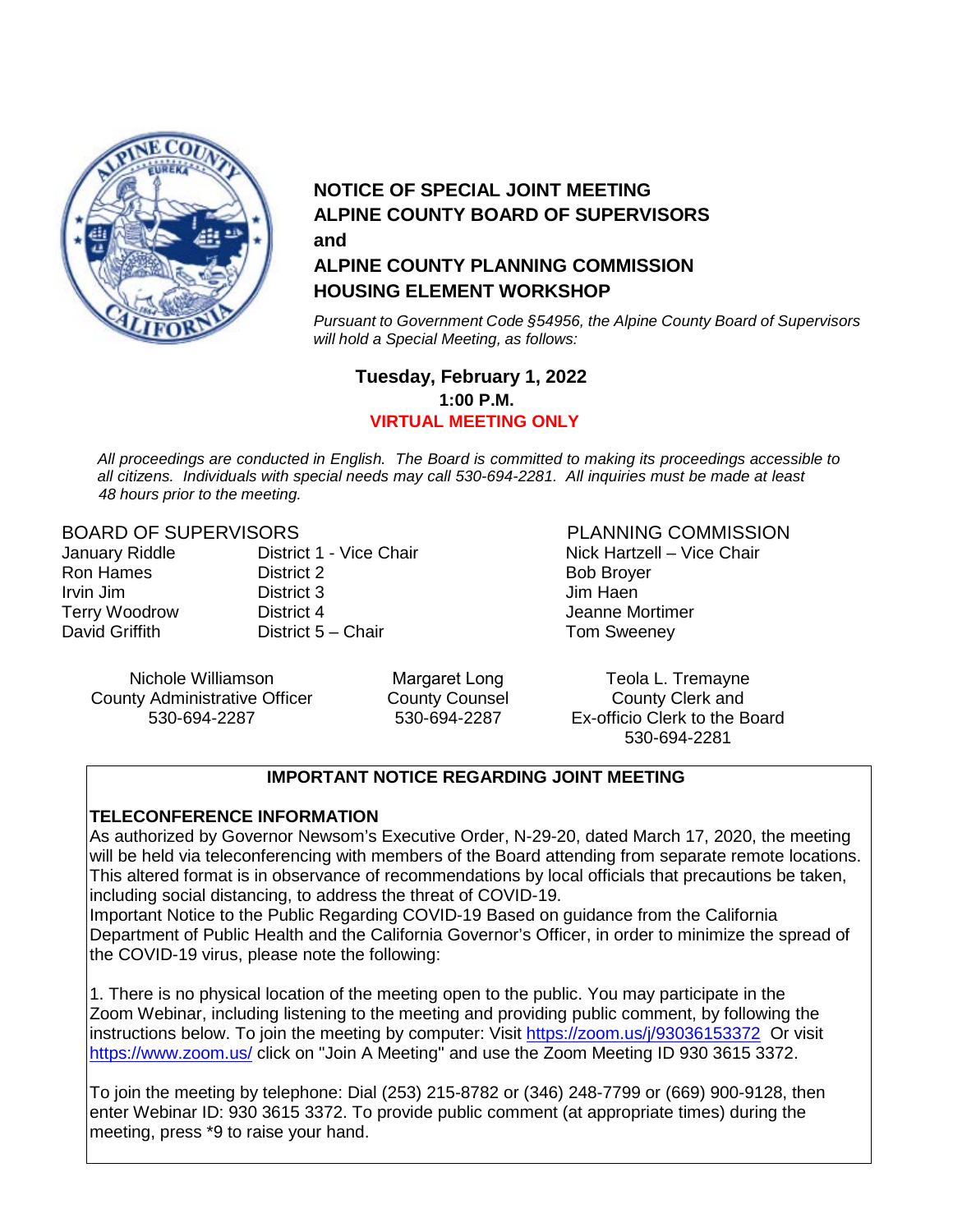2. If you are unable to join the Zoom Webinar of the Board meeting you may still view the livestream of the meeting by visiting<http://alpinecountyca.iqm2.com/citizens/default.aspx>

#### **Submission of Public Comments:**

For those wishing to make public comments at the Board meeting, please submit your comments electronically to be read aloud at the meeting by the County Clerk. Email comments must be submitted to the County Clerk at clerk@alpinecountyca.gov. Comments may also be submitted though the Alpine County website form

<http://alpinecountyca.gov/FormCenter/County-Clerk-5/Public-Comment-Form-42> . Public Comment related to matters not on the agenda need to be submitted prior to the close of Open Session/General Public Comment. Email comments on agenda items must be submitted prior to the time the Chair closes public comments on the agenda item. All email comments shall be subject to the same rules as would otherwise govern speaker comments at the Board meeting. Electronic comments on agenda items may only be submitted via email and though the comment form on the Alpine County Website; comments via text and social media (Facebook, Twitter, etc.) will not be accepted.

#### **1. CALL TO ORDER – PLEDGE OF ALLEGIANCE**

- A) Alpine County Board of Supervisors
- B) Alpine County Planning Commission

#### **2. INTRODUCTIONS**

- A) Alpine County Board of Supervisors<br>
B) Alpine County Planning Commission
- Alpine County Planning Commission
- C) County Staff
- D) Beth Thompson, De Novo Planning Group
- **3. HOUSING ELEMENT ADOPTION PROCESS:** De Novo Planning Group representative Beth Thompson

#### **4. HOUSING ELEMENT TOPICS AND PROPOSED PROGRAMS:**

- A) Employee Housing<br>B) Emergency, Transit
- B) Emergency, Transitional, and Supportive Housing<br>C) County Surplus Parcels
- County Surplus Parcels
- D) Housing Conditions and Housing Preservation
- E) Housing Density and Diversity
- F) Infrastructure and Development Costs
- G) Increasing Capacity and Housing Information

#### **5. WRAP UP AND NEXT STEPS**

#### **6. ADJOURNMENT**

The Alpine County Board of Supervisors and Alpine County Planning Commission will adjourn to the next scheduled meeting.

> \_\_\_\_\_\_\_\_\_\_\_\_\_\_\_\_\_\_\_\_\_\_\_\_\_\_\_\_\_\_\_\_\_\_\_\_\_\_\_ Teola L. Tremayne, County Clerk and ex officio Clerk to the Board of Supervisors By: Patricia Griffin, Assistant County Clerk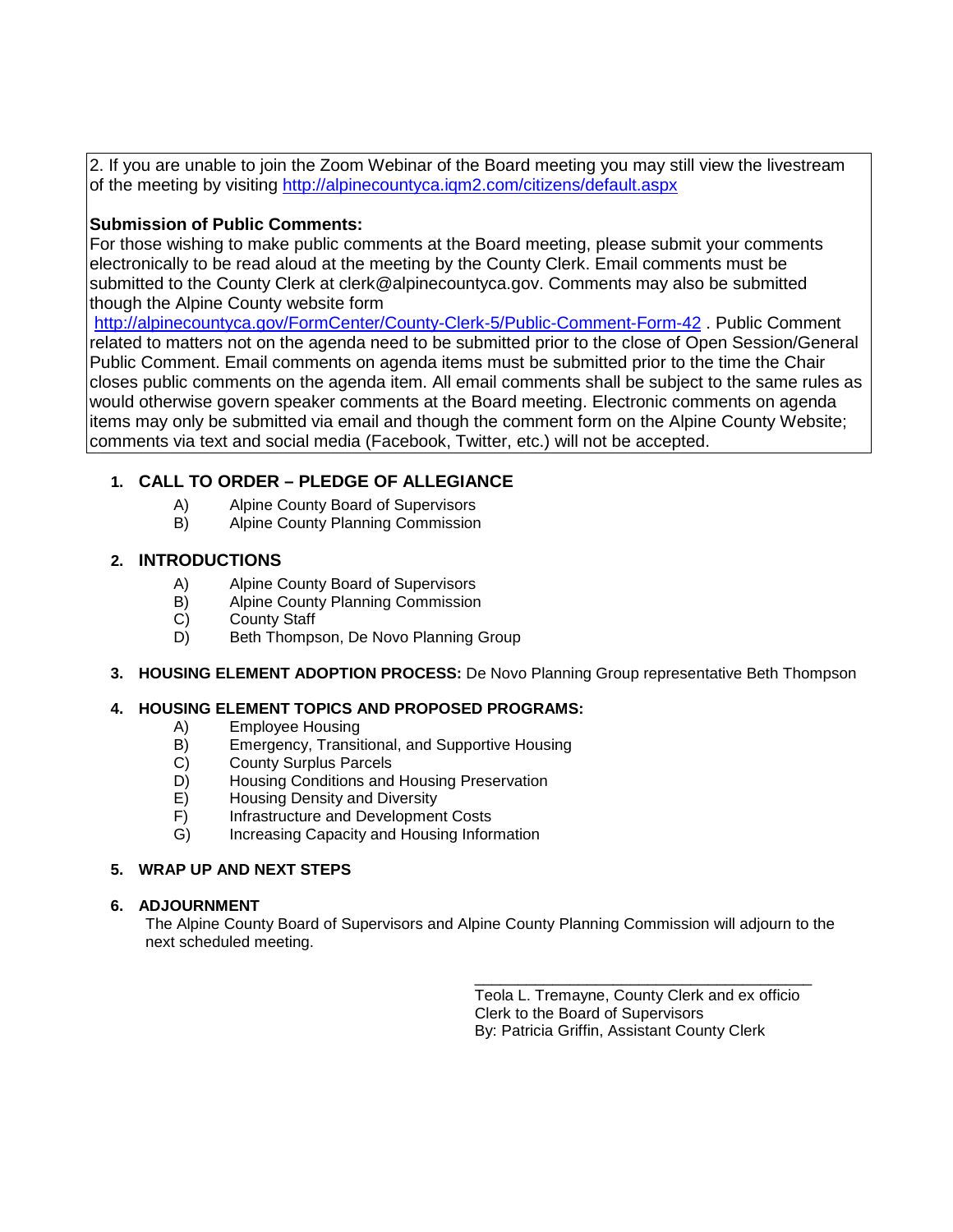

# Alpine County Housing Element Workshop

BOARD OF SUPERVISORS PLANNING COMMISSION FEBRUARY 1, 2022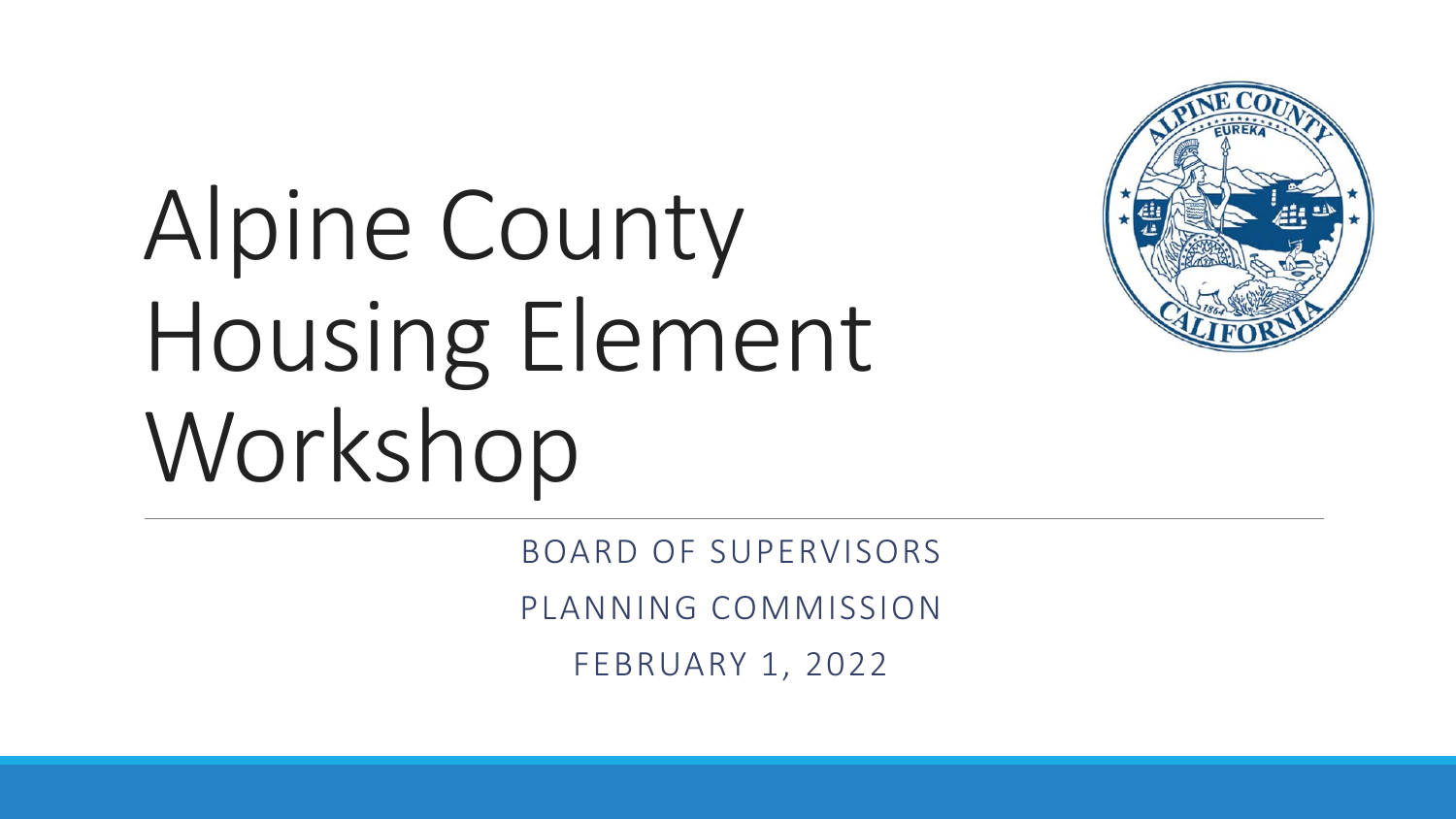## Agenda

- A. Introductions
- B. Housing Element Adoption Process
- C. Housing Element Topics and Proposed Programs
	- Employee Housing
	- Emergency, Transitional, and Supportive Housing
	- County Surplus Parcels
	- Housing Conditions and Housing Preservation
	- Housing Density and Diversity
	- Infrastructure and Development Costs
	- Increasing Capacity and Housing Information
- D. Wrap Up and Next Steps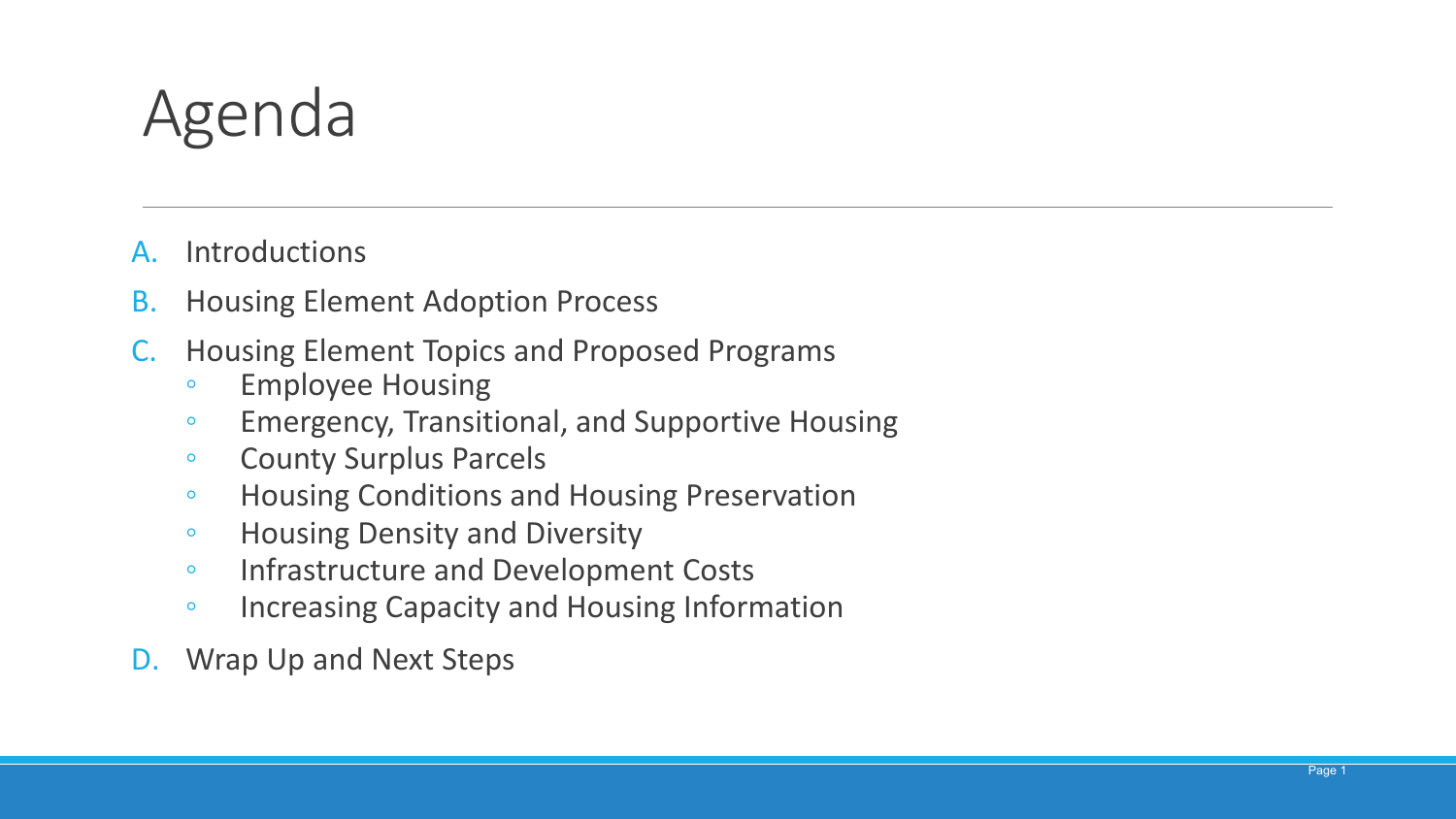## Introductions

Alpine County Board of Supervisors

Alpine County Planning Commission

County Staff

Beth Thompson, De Novo Planning Group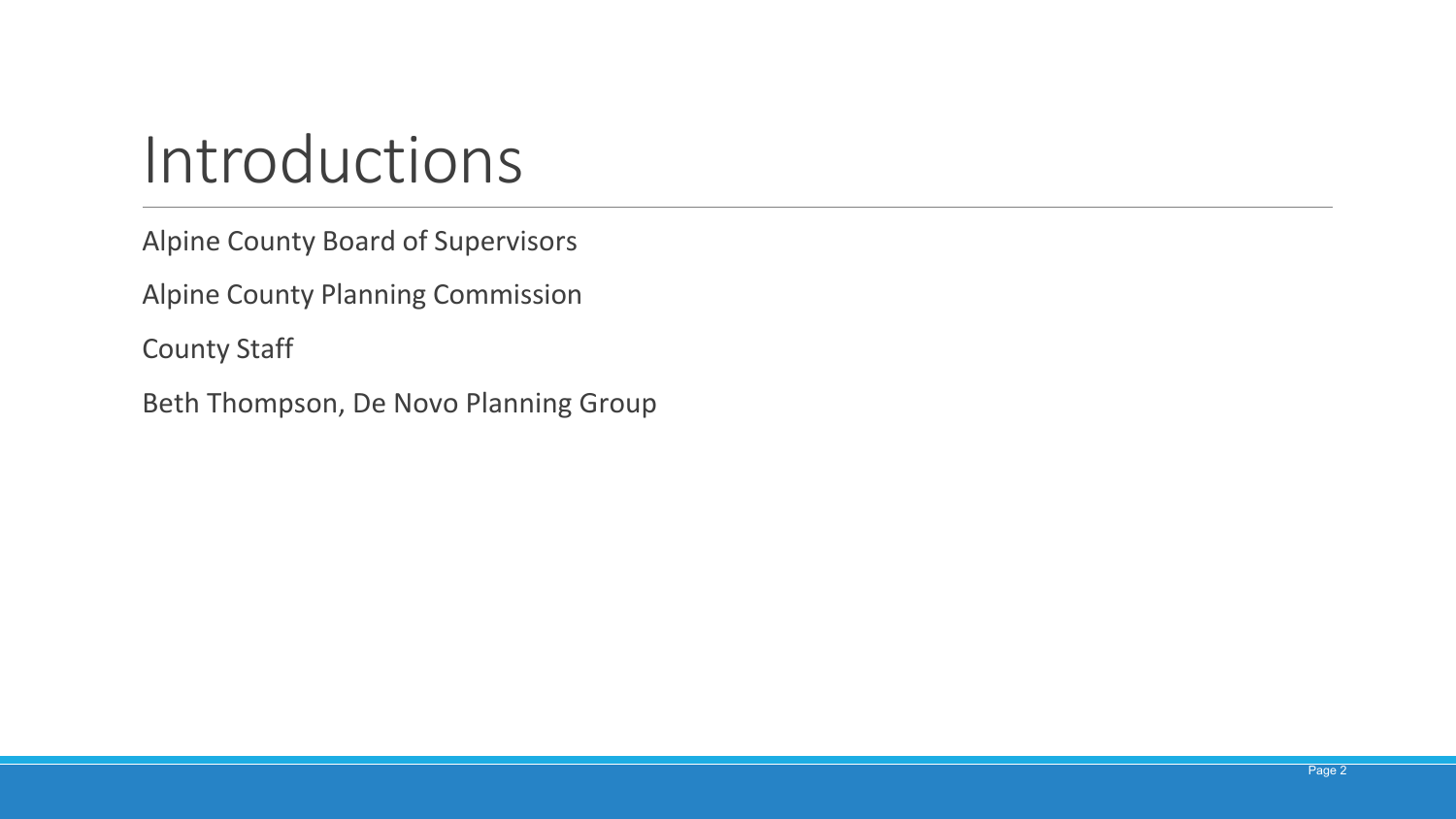**Housing** Element Adoption **Process** 

Beth Thompson,

De Novo Planning Group

Local Jurisdictions required to update General Plan Housing Elements on a 5 or 8 year time frame

Alpine County's 6th Cycle Housing Element covers a five-year period (2019 to 2024)

Draft Housing Element released on January 7 for public comment.

Draft Housing Element will be reviewed by the Planning Commission and the Board of Supervisors before the document is submitted to the Department of Housing and Community Development for preliminary review.

Based on HCD review comments, the Housing Element will be revised and submitted to the Planning Commission for review, approval, and recommendation to the Board of Supervisors.

The Housing Element will be submitted to the Board of Supervisors for adoption.

The adopted Housing Element will be submitted to HCD for approval and certification.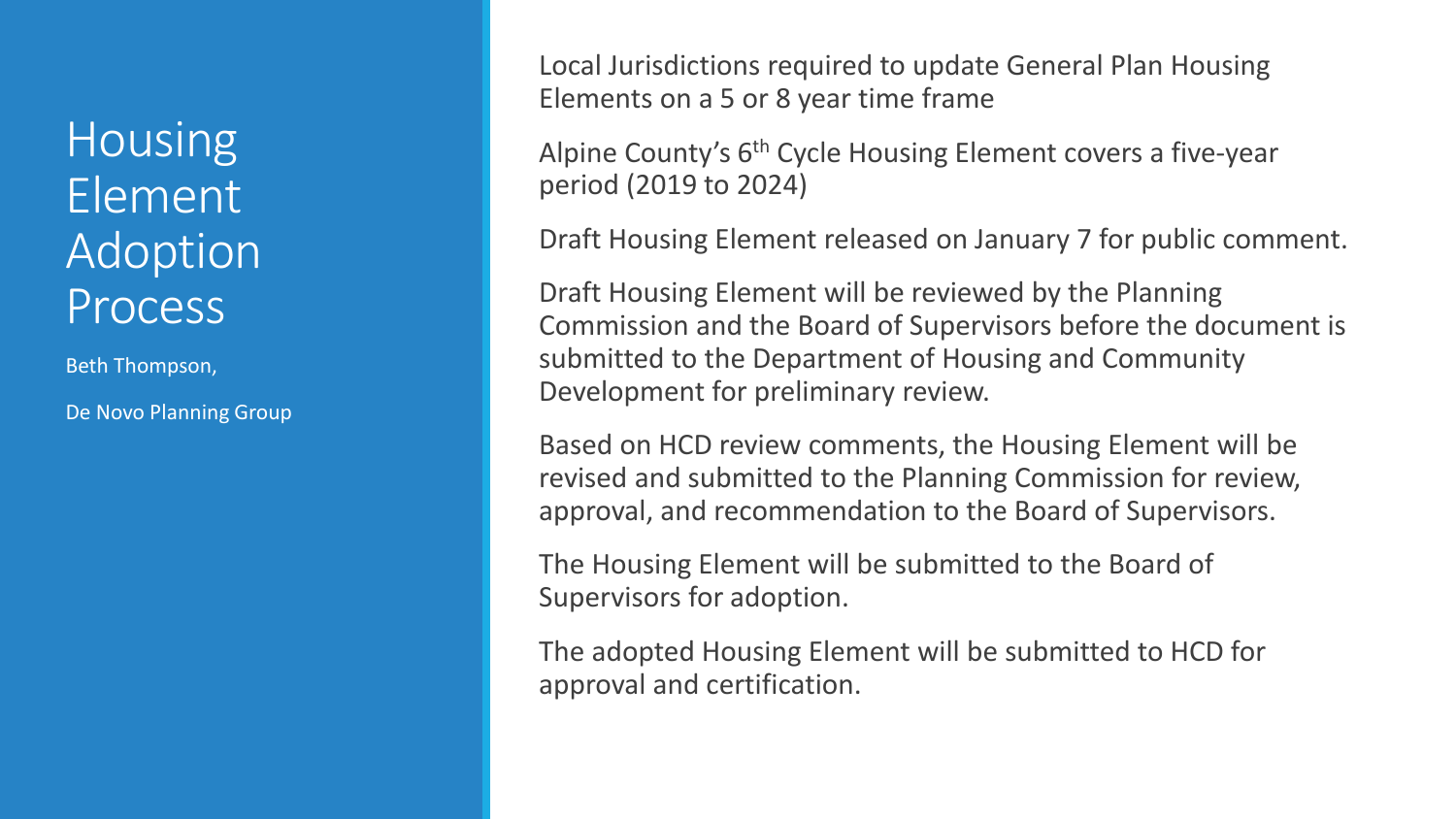### Employee Housing

Tony Creter, Building Official

Candace H. Stowell, AICP, Deputy Director, Community Development

| <b>Program Number</b>                                         | <b>Action</b>                                                                                                                                                                                                                                                                                                                                                                                                                                                                                                                               |
|---------------------------------------------------------------|---------------------------------------------------------------------------------------------------------------------------------------------------------------------------------------------------------------------------------------------------------------------------------------------------------------------------------------------------------------------------------------------------------------------------------------------------------------------------------------------------------------------------------------------|
| 5e<br><b>Agricultural Worker</b><br><b>Housing Definition</b> | Define agricultural worker housing and to identify that<br>any agricultural worker housing consisting of no more<br>than 36 beds in a group quarters or 12 units or spaces<br>shall be deemed an agricultural land use and<br>permitted in the same manner as agricultural uses<br>consistent with Health and Safety Code Section<br>17021.5 and 17021.6. Revisions shall also provide for<br>streamlined, ministerial approval of agricultural worker<br>housing that meets the requirements of Health and<br>Safety Code Section 17021.8. |
| 5g<br><b>Employee Housing</b><br>Definition                   | Define employee housing separately from agricultural<br>worker housing and to clarify that employee housing<br>serving 6 or fewer employees shall be deemed a<br>single-family structure and shall be subject to the<br>same standards for a single-family residence in the<br>same zone.                                                                                                                                                                                                                                                   |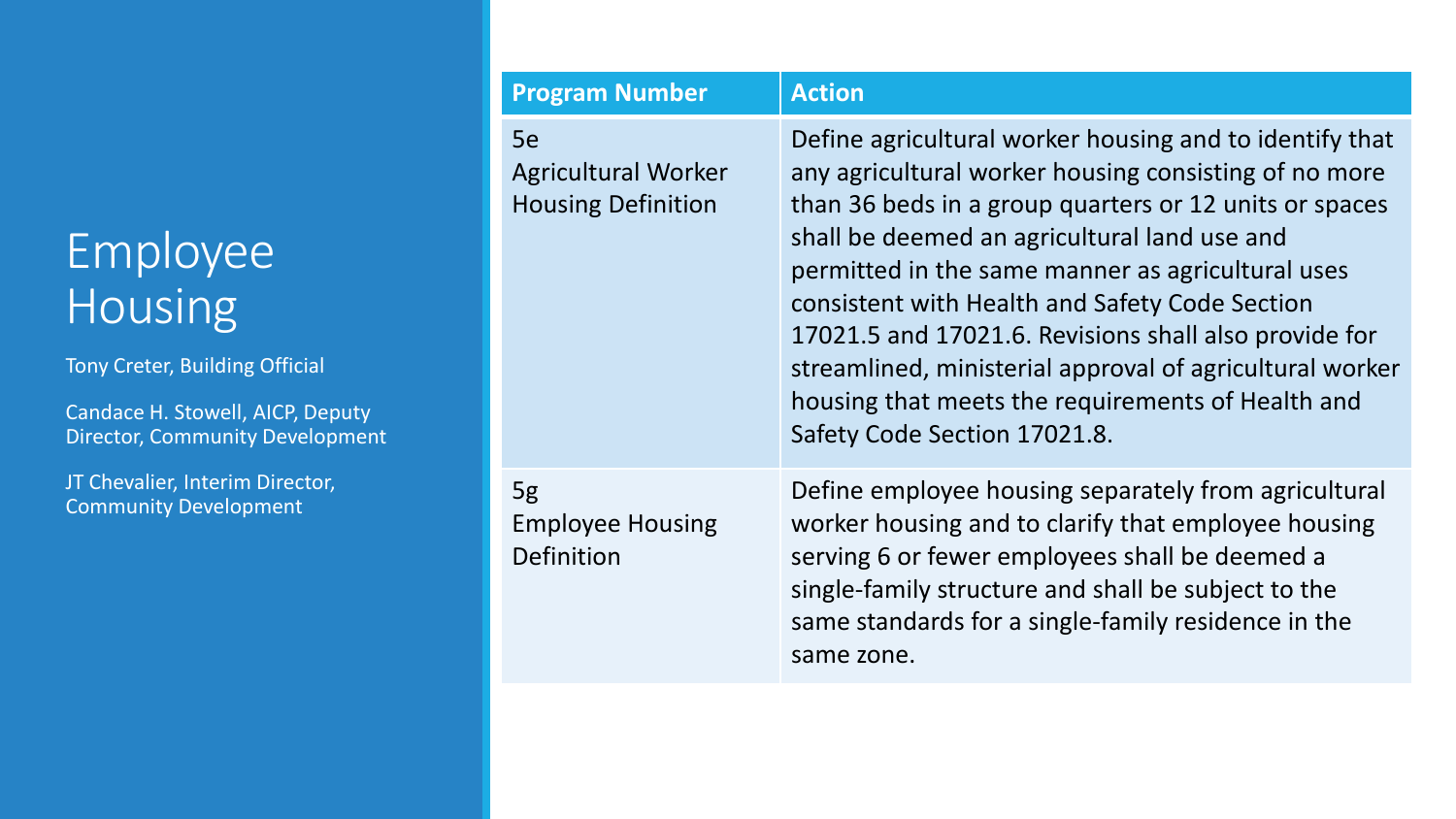### Employee Housing

Tony Creter, Building Official

Candace H. Stowell, AICP, Deputy Director, Community Development

JT Chevalier, Interim Director, Community Development

#### **Program Number Action**

7 Addressing Employee Housing Need To address the need for employee housing (permanent and seasonal) the County shall:

- Develop a spreadsheet to track employee housing units in the County by APN, address, affordability level, property owners, project manager, and employee housing requirement, review the spreadsheet annually, and update when necessary to reflect changes.
- Determine feasibility of developing housing on school district parcels in Woodfords and Bear Valley (per 2016 Teacher Housing Act).
- Continue to require employee housing developments at Kirkwood in accordance with the Kirkwood Housing Ordinance.
- Require an Employee Housing Implementation Plan (EHIP) as new development occurs in the Bear Valley Village area. This requirement will be replaced by the Workforce Housing Requirement (see following paragraph), once adopted.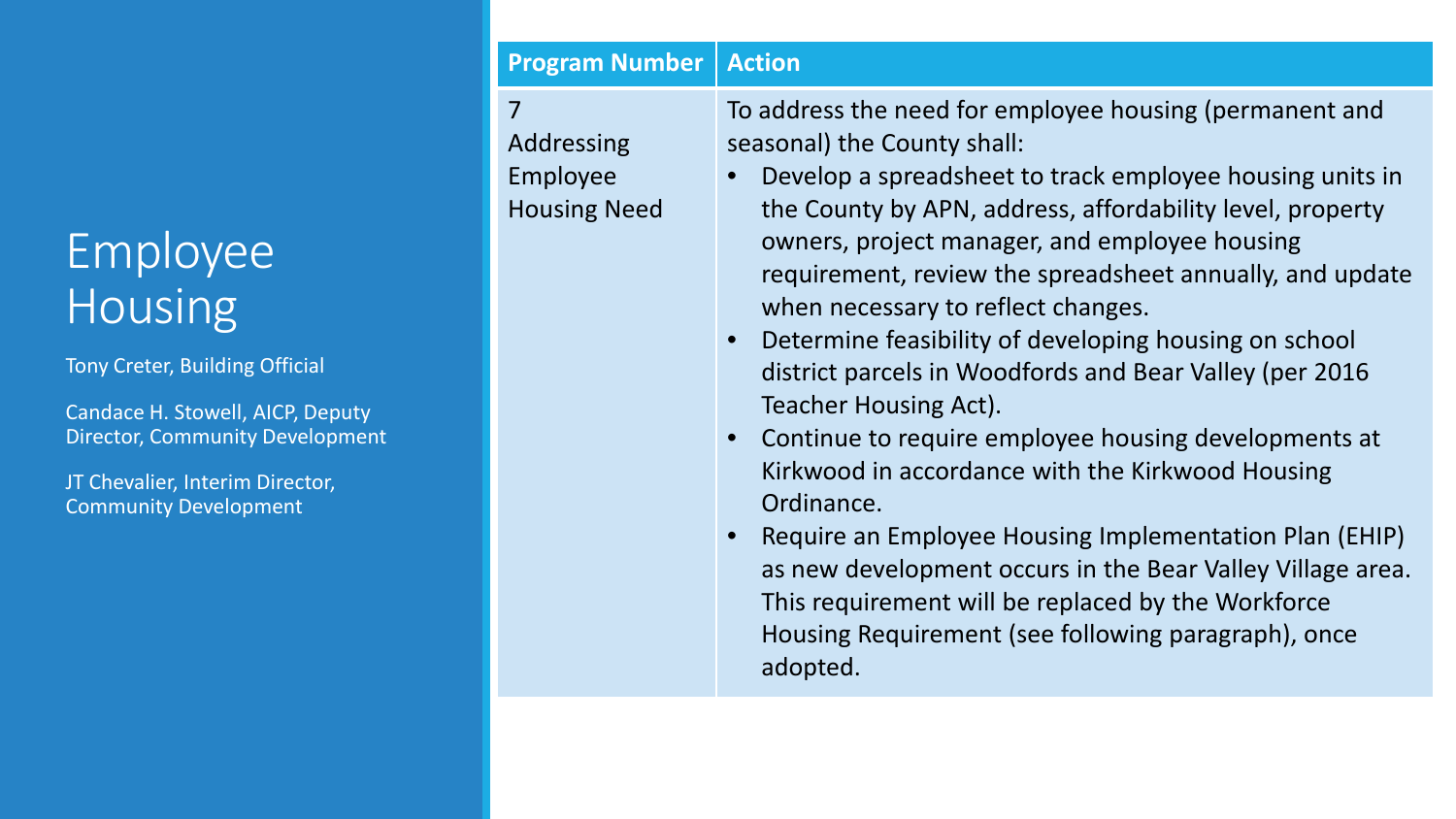### Employee **Housing**

Tony Creter, Building Official

Candace H. Stowell, AICP, Deputy Director, Community Development

JT Chevalier, Interim Director, Community Development

#### **Program Number**

7 Addressing Employee Housing Need (cont.)

Develop a Workforce Housing Requirement which requires employment-generating uses, including commercial, industrial, institutional, residential resort, and recreational resort development, that create jobs to provide workforce housing that is permanently deed restricted for a portion of their projected workforce or to pay an in-lieu fee to provide for workforce housing.

Encourage on-site development of affordable workforce housing by:

o Providing density bonuses, concessions, and incentives for projects that construct their workforce housing obligation on-site.

o Review annually the effectiveness of the Workforce Housing Requirement and bonuses, concessions, and incentives, investigate alternative methods to provide Workforce Housing, and implement revisions as found appropriate.

o Investigate funding sources to augment the Workforce Housing requirement in order to address existing workforce housing needs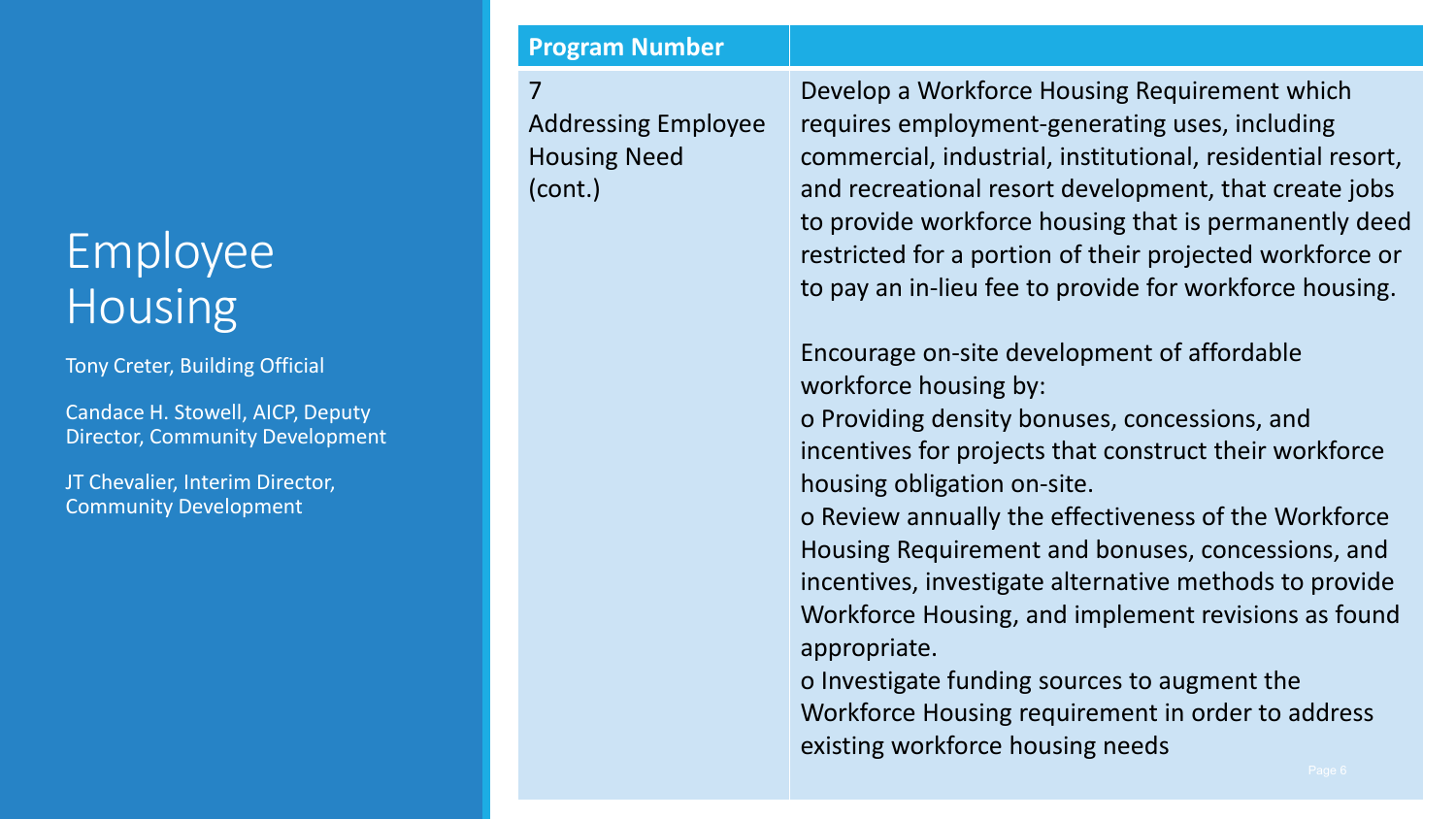Nichole Williamson , County CAO

| <b>Program Number</b>                                          | <b>Action</b>                                                                                                                                                                                                                                                                                                                                                                                                       |
|----------------------------------------------------------------|---------------------------------------------------------------------------------------------------------------------------------------------------------------------------------------------------------------------------------------------------------------------------------------------------------------------------------------------------------------------------------------------------------------------|
| 5 <sub>b</sub><br>Define Residential<br><b>Care Facilities</b> | Define and establish "Residential Care Facilities" as a use<br>consistent with California Health and Safety Code (HSC)<br>Sections 1566.3 and 1569.85 and ensure that a residential<br>care facility serving six or fewer persons is permitted in the<br>same manner as housing of the same type (e.g., single family,<br>multifamily, etc.) in the same zone.                                                      |
| 5h<br>Emergency<br><b>Shelters</b>                             | Establish parking standards for emergency shelters consistent<br>with Government Code Section 65583(a)(4). Additionally, the<br>Zoning Code will be updated to allow emergency shelters<br>ancillary to permitted places of worship and churches,<br>consistent with the federal Religious Land Use and<br><b>Institutionalized Persons Act.</b>                                                                    |
| 5i<br>Supportive<br><b>Housing</b>                             | The Zoning Code shall be revised to allow eligible supportive<br>housing as a use by right in zones where multifamily and<br>mixed uses are permitted pursuant to Government Code<br>Sections 65650 through 65656 and in all other zones to allow<br>supportive housing subject to the same standards as<br>residential units of the same type (e.g., single family, duplex,<br>multifamily, etc.) in the same zone |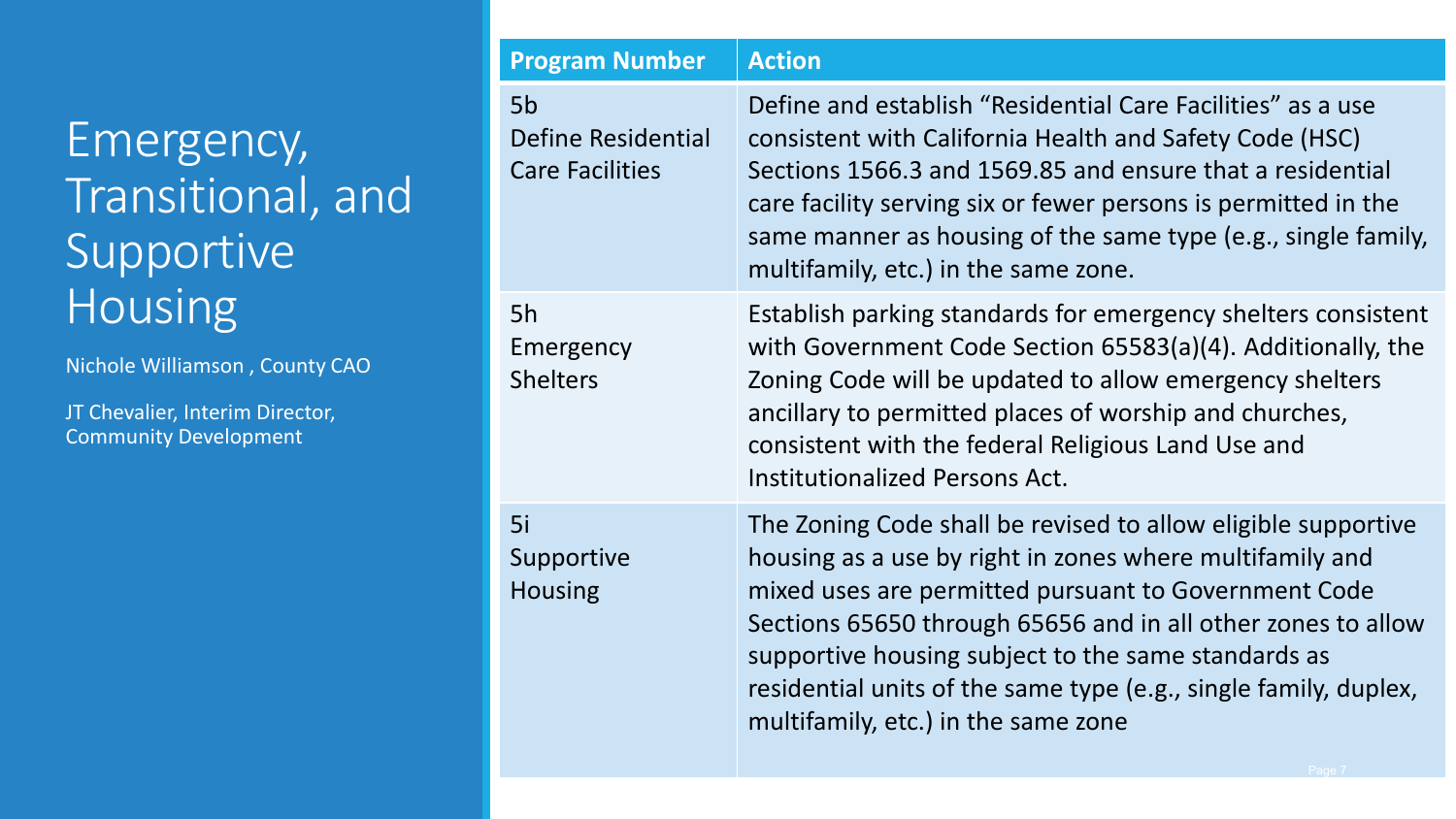Nichole Williamson , County CAO

| <b>Program Number</b>                       | <b>Action</b>                                                                                                                                                                                                                                                                                                                                |
|---------------------------------------------|----------------------------------------------------------------------------------------------------------------------------------------------------------------------------------------------------------------------------------------------------------------------------------------------------------------------------------------------|
| 5j<br><b>Transitional</b><br><b>Housing</b> | The Zoning Code shall be revised to allow transitional housing<br>subject to the same standards as residential units of the same<br>type (e.g., single family, duplex, multifamily, etc.) in the same<br>zone.                                                                                                                               |
| 5k<br>Low Barrier<br>Navigation<br>Centers  | The Zoning Code shall be updated to define and permit low<br>barrier navigation centers consistent with the requirements of<br>Government Code Sections 65660 through 65668, including<br>treating low barrier navigation centers as a use by right in<br>areas zoned for mixed use and nonresidential zones<br>permitting multifamily uses. |
| 5p<br>Reasonable<br>Accommodation           | The Zoning Code shall be revised to include reasonable<br>accommodation provisions pursuant to Government Code<br>Sections 65583(a)(5) and (c)(3).                                                                                                                                                                                           |
| 5r<br>Visitability                          | Adopt local amendment to building regulations to require<br>visitability in new single family homes.                                                                                                                                                                                                                                         |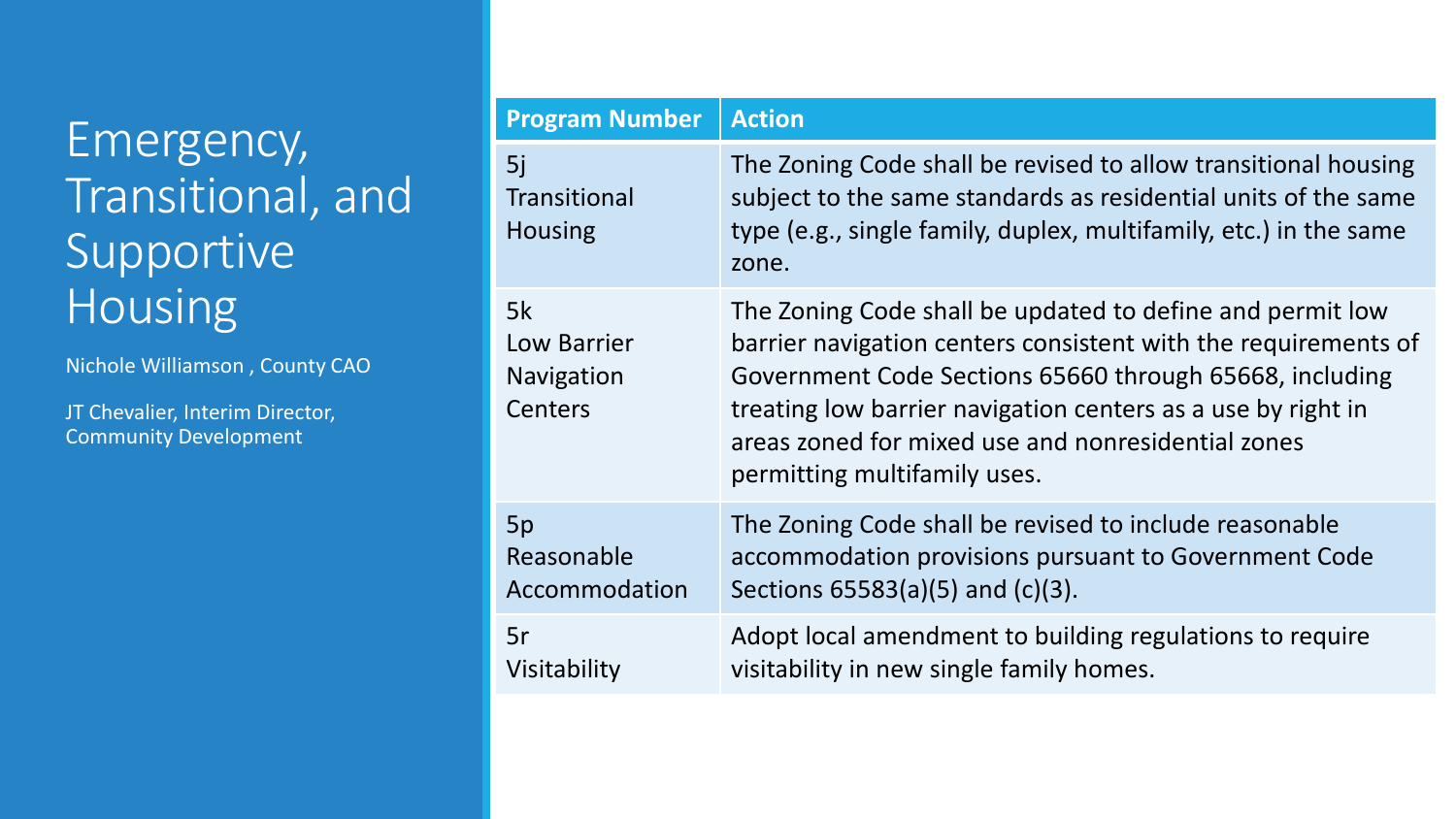Nichole Williamson , County CAO

| <b>Program Number</b>                          | <b>Action</b>                                                                                                                                                                                                                                                                                                                                                                                                                                                         |
|------------------------------------------------|-----------------------------------------------------------------------------------------------------------------------------------------------------------------------------------------------------------------------------------------------------------------------------------------------------------------------------------------------------------------------------------------------------------------------------------------------------------------------|
| 15<br><b>Housing Choice</b><br><b>Vouchers</b> | Coordinate with Stanislaus County Housing Authority<br>(StanCoHA) to promote participation in the Housing<br>Choice Voucher (HCV) program in Alpine County,<br>including advertising the HCV program through<br>providing an announcement on the County website, a<br>notice at the County Department of Health and Human<br>Services offices, and an announcement at the Board of<br>Supervisors meeting when the waiting list is open or<br>vouchers are available. |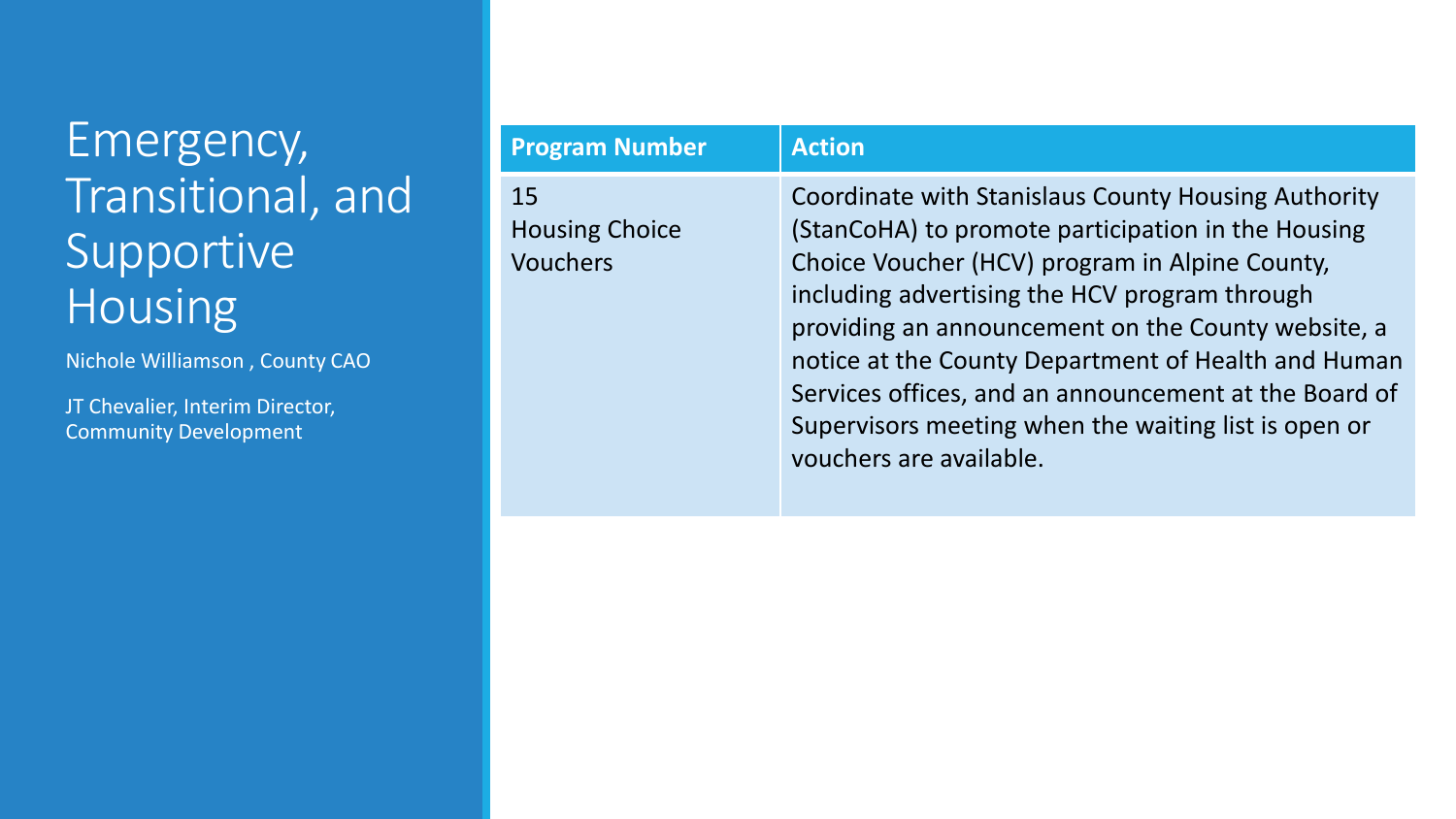Nichole Williamson , County CAO

| <b>Program Number</b>          | <b>Action</b>                                                                                                                                                                                                                                                                                                                                                                                                                                                                                                                         |
|--------------------------------|---------------------------------------------------------------------------------------------------------------------------------------------------------------------------------------------------------------------------------------------------------------------------------------------------------------------------------------------------------------------------------------------------------------------------------------------------------------------------------------------------------------------------------------|
| 16<br><b>Continuum of Care</b> | Continue and expand Alpine County's participation in<br>the Eastern Sierra Continuum of Care to ensure that<br>programs and services are available for the homeless<br>population and for those at-risk of homelessness. Work<br>with Eastern Sierra CoC to develop supportive housing<br>in the County. Participation shall include attendance at<br>quarterly meetings and assisting the ES CoC with the<br>Point-in-Time survey.                                                                                                   |
| 17<br><b>Fair Housing</b>      | Facilitate equal and fair housing opportunities by<br>implementing actions to affirmatively further fair<br>housing services and opportunities for all persons<br>regardless of race, religion, sex, age, marital or familial<br>status, ancestry, national origin, color, disability, or<br>other protected characteristics through providing<br>information, coordination, and education on fair<br>housing law and practices to residents, landlords, and<br>housing developers.<br><b>Fair Housing Complaint Referral Process</b> |

- Public Information and Outreach
- Community Involvement.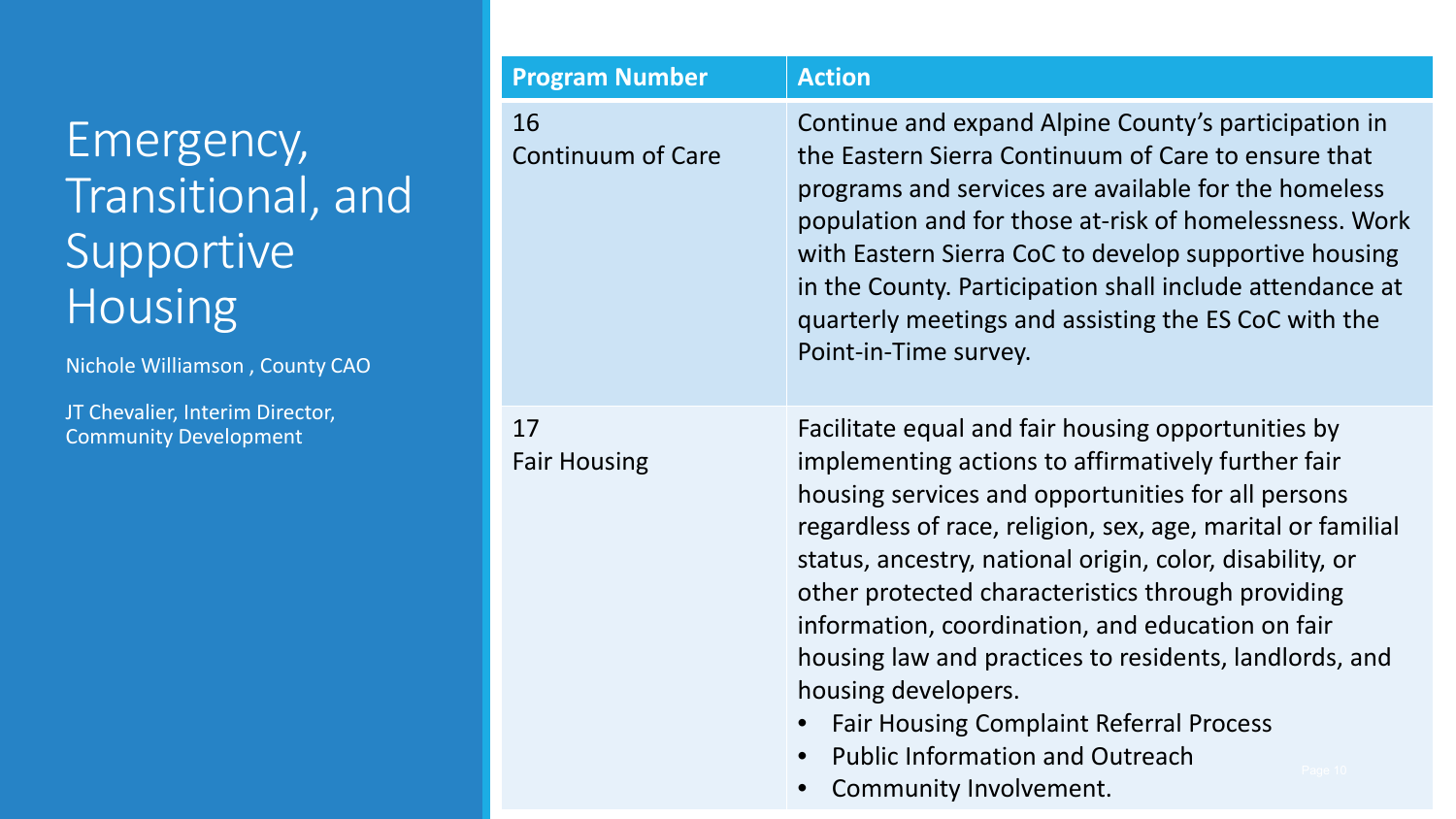### County Surplus Parcels

Larry Shoemaker, Planner II, Community Development

| <b>Program Number</b>                                      | <b>Action</b>                                                                                                                                                                                                                                                                                                                                                                                                                                                                                      |
|------------------------------------------------------------|----------------------------------------------------------------------------------------------------------------------------------------------------------------------------------------------------------------------------------------------------------------------------------------------------------------------------------------------------------------------------------------------------------------------------------------------------------------------------------------------------|
| $\overline{2}$<br>Information on<br><b>Potential Sites</b> | Make available, via the County's website, current<br>information regarding the inventory of residential sites<br>to accommodate the RHNA and opportunity sites,<br>including County-owned or other surplus land, identified<br>to provide additional capacity and opportunities for<br>affordable, employee, workforce, special needs, and<br>permanent housing.                                                                                                                                   |
| 10<br><b>County Parcels</b>                                | Review County-owned parcels and identify at least 1<br>parcel to be designated surplus land as defined by<br>Government Code Section 54221. Once surplus land is<br>designated, the County shall prepare a notice of<br>availability for the purpose of developing low and<br>moderate income housing that describes the property<br>and its location and send it via email or certified mail to<br>local public entities and housing sponsors pursuant to<br><b>Government Code Section 54222</b> |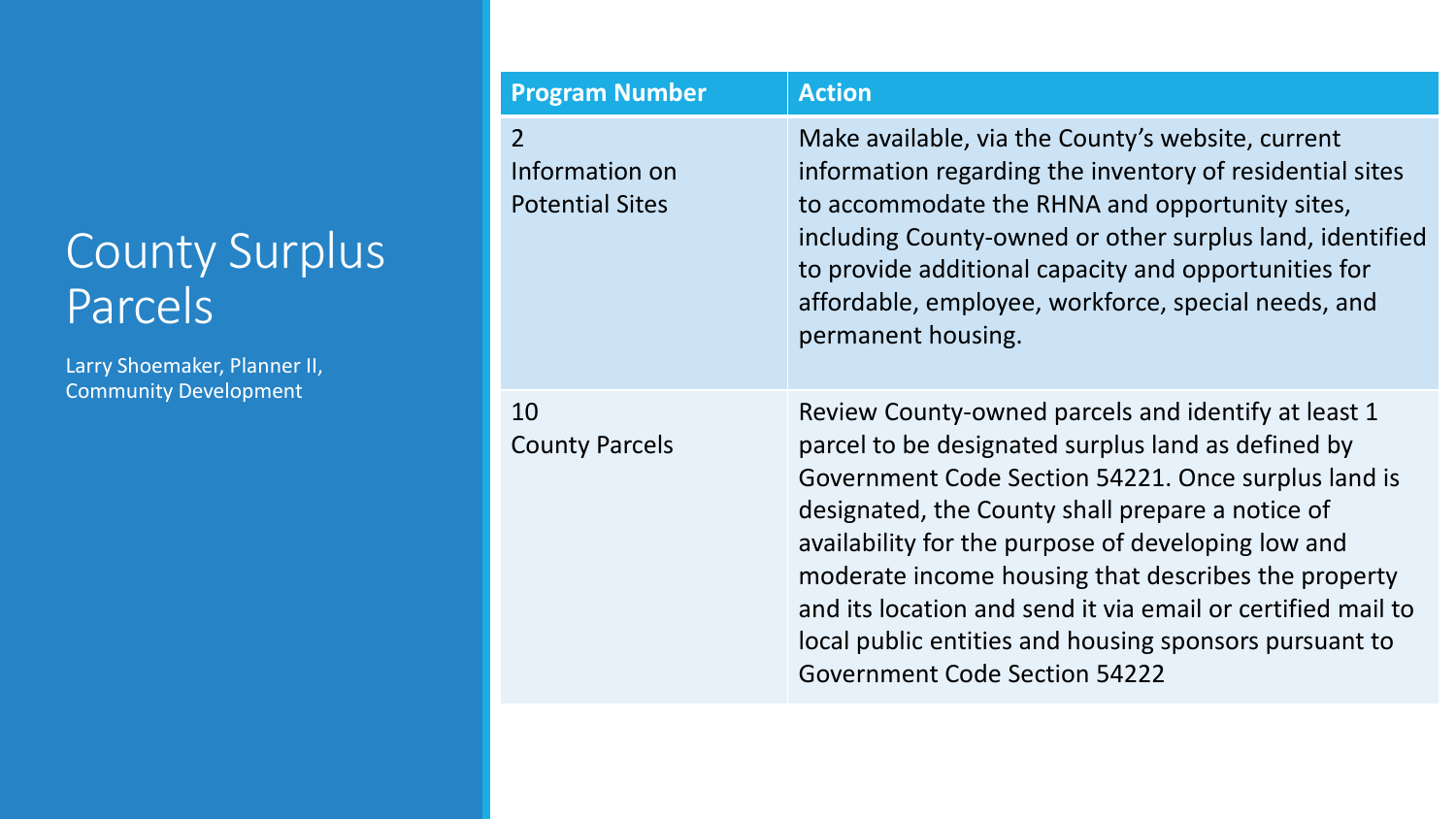### Housing Conditions and Housing Preservation

Nichole Williamson, County CAO

Tony Creter, Building Official

Dennis Lampson, Environmental Health Director

| <b>Program Number</b>                                                  | <b>Action</b>                                                                                                                                                                                                                                                                                                                                                                                                                                                                                                                                                                                                                                                                                                                                                                                                                                                                                              |
|------------------------------------------------------------------------|------------------------------------------------------------------------------------------------------------------------------------------------------------------------------------------------------------------------------------------------------------------------------------------------------------------------------------------------------------------------------------------------------------------------------------------------------------------------------------------------------------------------------------------------------------------------------------------------------------------------------------------------------------------------------------------------------------------------------------------------------------------------------------------------------------------------------------------------------------------------------------------------------------|
| 13<br><b>Energy Conservation</b><br>and Energy Financial<br>Assistance | Reduce energy usage and overall housing costs for<br>Alpine County residents through the following efforts:<br>A. Continue to implement the standards of the<br>California Building Standards Code including energy<br>conservation standards;<br>B. Promote financial incentives and assistance<br>programs for energy conservation and assistance<br>with energy bills<br>C. Partner with community action agencies and local<br>energy providers to increase participation by<br>eligible low-income residents and mobile<br>homeowners in energy conservation and assistance<br>programs, promote free energy audits for low-<br>income owners and renters, and provide public<br>education about energy conservation.<br>D. Partner with community services agencies to seek<br>financial assistance for low-income persons to<br>offset the cost of weatherization and heating and<br>cooling homes. |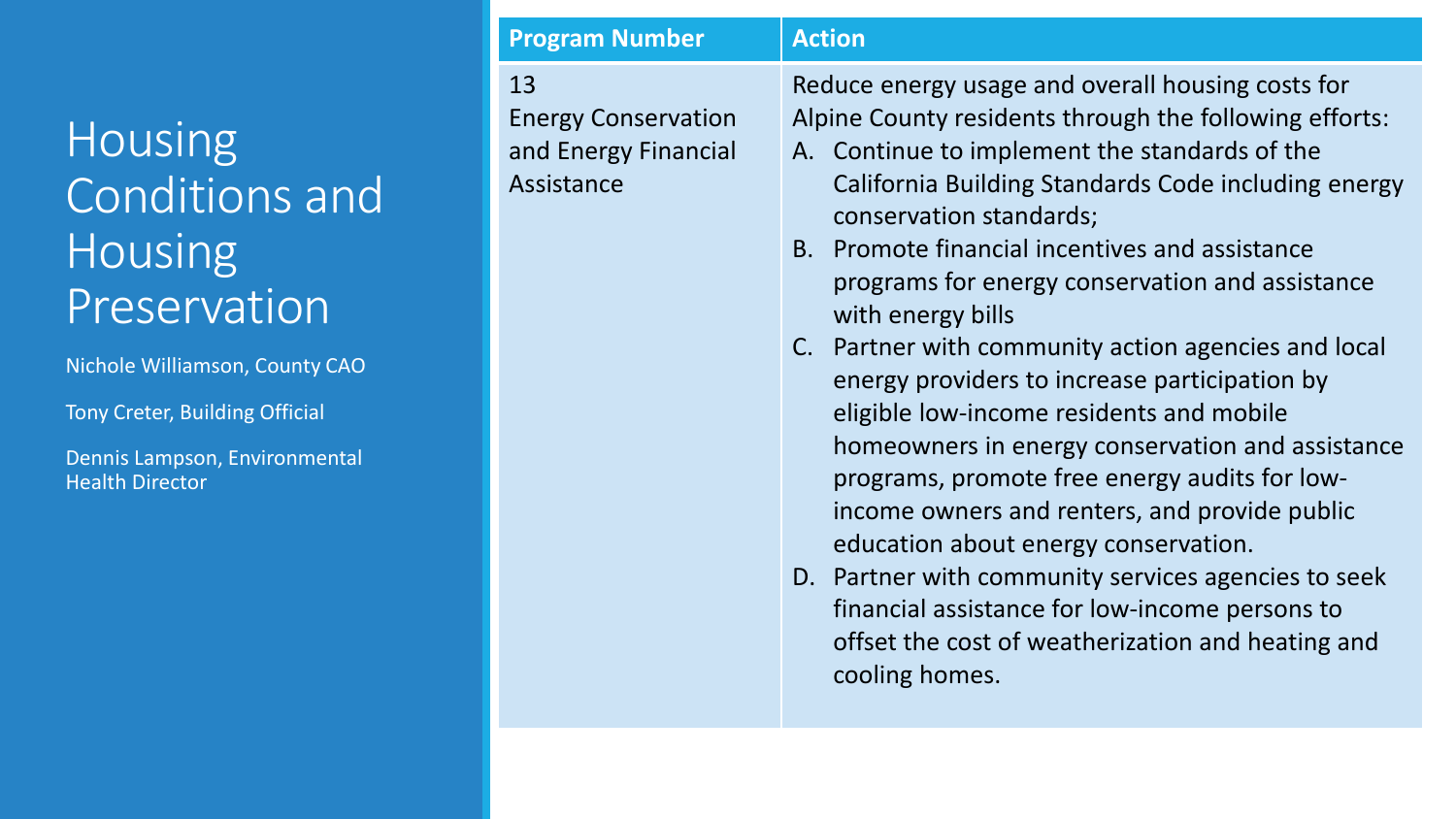### **Housing** Conditions and **Housing** Preservation

Nichole Williamson, County CAO

Tony Creter, Building Official

Dennis Lampson, Environmental Health Director

| <b>Program Number</b>                                                | <b>Action</b>                                                                                                                                                                                                                                                                                                                                                                                                                                                                                                                                                                                                                                                                              |
|----------------------------------------------------------------------|--------------------------------------------------------------------------------------------------------------------------------------------------------------------------------------------------------------------------------------------------------------------------------------------------------------------------------------------------------------------------------------------------------------------------------------------------------------------------------------------------------------------------------------------------------------------------------------------------------------------------------------------------------------------------------------------|
| 19<br><b>Mobilehome Park</b><br><b>Resident Ownership</b><br>Program | Contact the Sierra Pines Mobilehome Park owner,<br>residents, and local non-profits, including community<br>land trusts, regarding specific rehabilitation and<br>infrastructure needs and interest in applying for<br>rehabilitation and preservation funding through the<br>Mobilehome Park Resident Ownership Program<br>(MPROP) program. In addition to direct outreach,<br>make information available to existing tenants and<br>community land trusts through providing information<br>packets online, at County libraries, and at locations<br>that provide senior services, detailing available<br>options for converting mobilehome parks into<br>affordable ownership properties |
| 20<br><b>Mobilehome Park</b><br>Enforcement                          | Prepare a Mobile Home Park Enforcement study that<br>analyses the feasibility of Alpine County assuming<br>mobile home park enforcement responsibilities,<br>including enforcement of construction, use,<br>maintenance, and occupancy, as provided under the                                                                                                                                                                                                                                                                                                                                                                                                                              |

State Mobilehome Park Act (Division 13, Part 2.1 of

the California Health and Safety Code).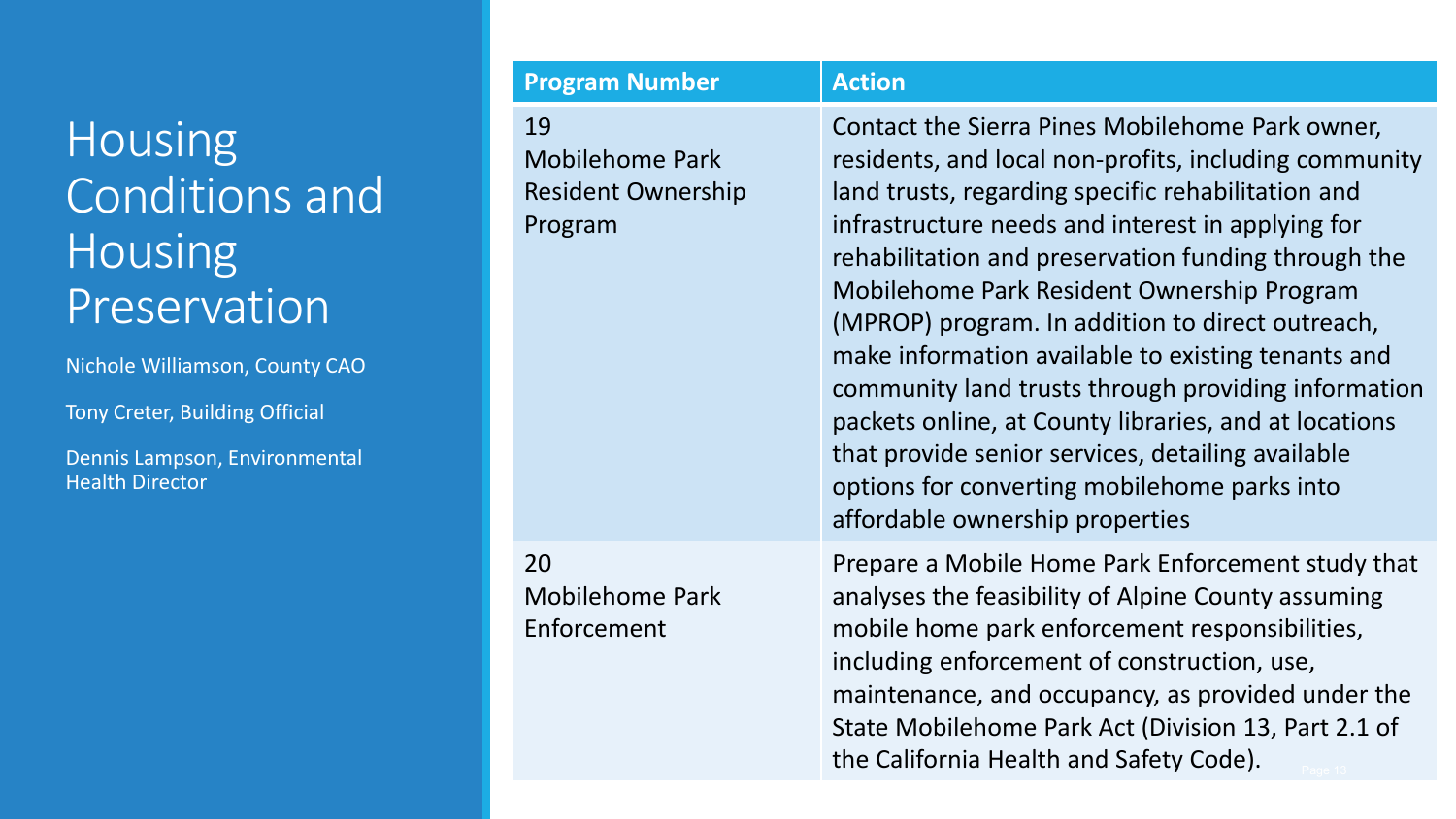### Housing Conditions and Housing Preservation

Nichole Williamson, County CAO

Tony Creter, Building Official

Dennis Lampson, Environmental Health Director

| <b>Program</b><br><b>Number</b> | <b>Action</b>                                                                                                                                                                                                                                                                                                                                                                                                                                                                                                                                                       |
|---------------------------------|---------------------------------------------------------------------------------------------------------------------------------------------------------------------------------------------------------------------------------------------------------------------------------------------------------------------------------------------------------------------------------------------------------------------------------------------------------------------------------------------------------------------------------------------------------------------|
| 23<br>Smoke-free<br>policies    | Encourage new multifamily housing developments to<br>include smoke-free policies to limit residents' exposure to<br>the harmful effects of secondhand smoke, including:<br>Encourage landlords who prohibit smoking on parts of<br>their property to create designated smoking areas for<br>tenants who smoke that are a specific distance away<br>from all entrances, doorways, or operable windows of<br>a building.<br>Consider requiring landlords to provide all tenants<br>with a comprehensive description of where smoking<br>is/is not allowed on property |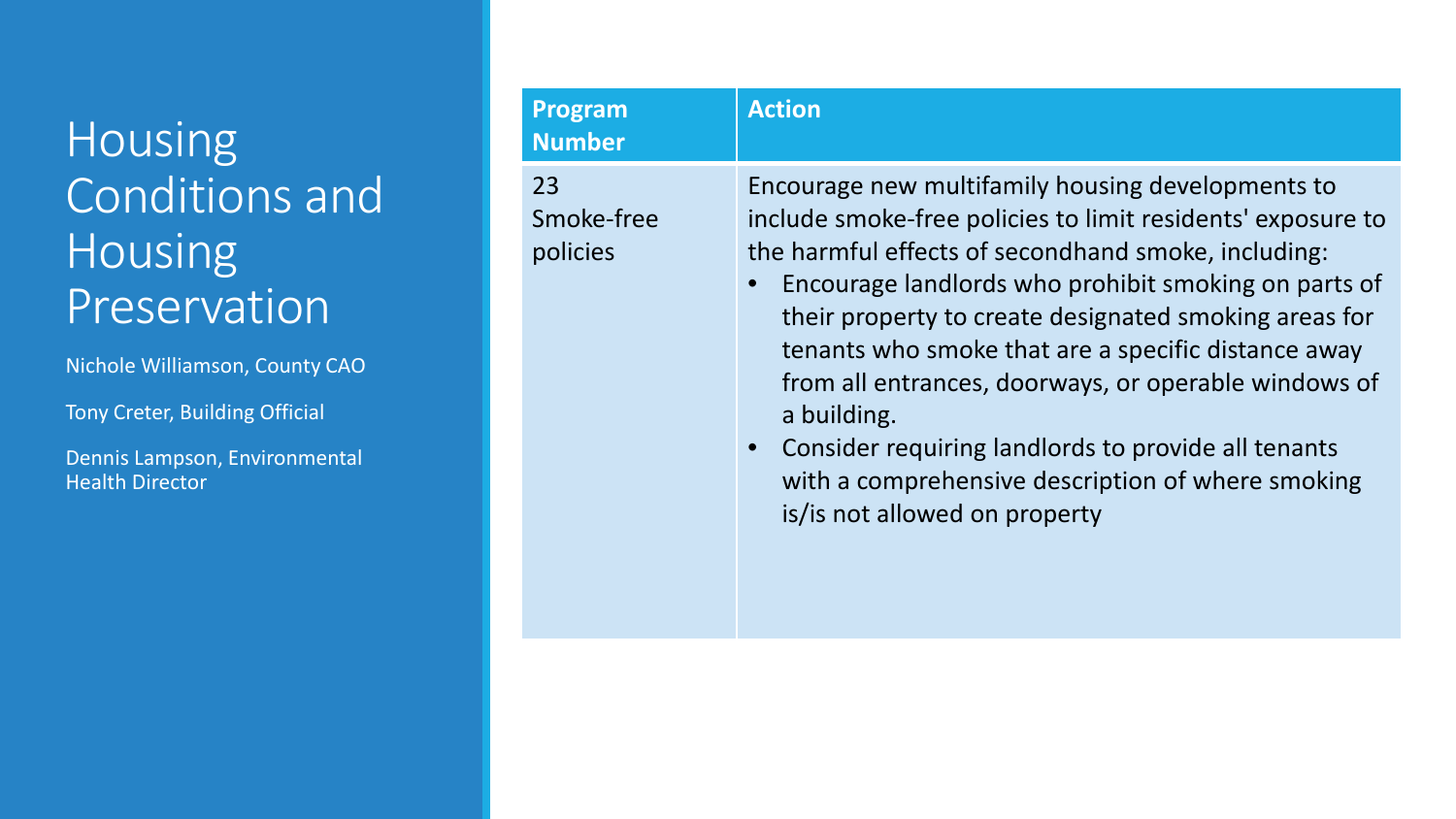#### Housing Density and Diversity

Candace H. Stowell, AICP, Deputy Director, Community Development

| <b>Program</b><br><b>Number</b>                      | <b>Action</b>                                                                                                                                                                                                                                                                                                                                                                                                                                                                                                                                                                                                        |
|------------------------------------------------------|----------------------------------------------------------------------------------------------------------------------------------------------------------------------------------------------------------------------------------------------------------------------------------------------------------------------------------------------------------------------------------------------------------------------------------------------------------------------------------------------------------------------------------------------------------------------------------------------------------------------|
| $\overline{4}$<br><b>Deed</b><br><b>Restrictions</b> | Apply resale controls and rent and income restrictions<br>through deed-restrictions of affordable units and employee<br>housing units. The deed-restrictions will ensure that 1)<br>affordable housing units created through incentives and as a<br>condition of development approval are deed-restricted to<br>ensure affordability and contain either long-term (e.g., a<br>minimum of 55 years) or in perpetuity affordability<br>agreements, and 2) that employee housing units are restricted<br>to occupancy by permanent or seasonal employees working<br>within the County and are restricted in perpetuity. |
| 5a<br>Accessory<br><b>Dwelling Units</b>             | Address accessory dwelling units consistent with recent<br>changes to State law to ensure that the Zoning code<br>identifies areas that accommodate one ADU and one JADU,<br>address timing of approvals, standards addressing lot<br>coverage and minimum floor area restrictions, lot size<br>restrictions, owner-occupancy requirements, and changes to<br>parking requirements, as provided in Government Code<br>Section 65852.2 and addressing certain covenants, conditions,<br>and restrictions that prohibit or unnecessarily restrict ADU<br>consistent with the requirements of Civil Code Section 4751.  |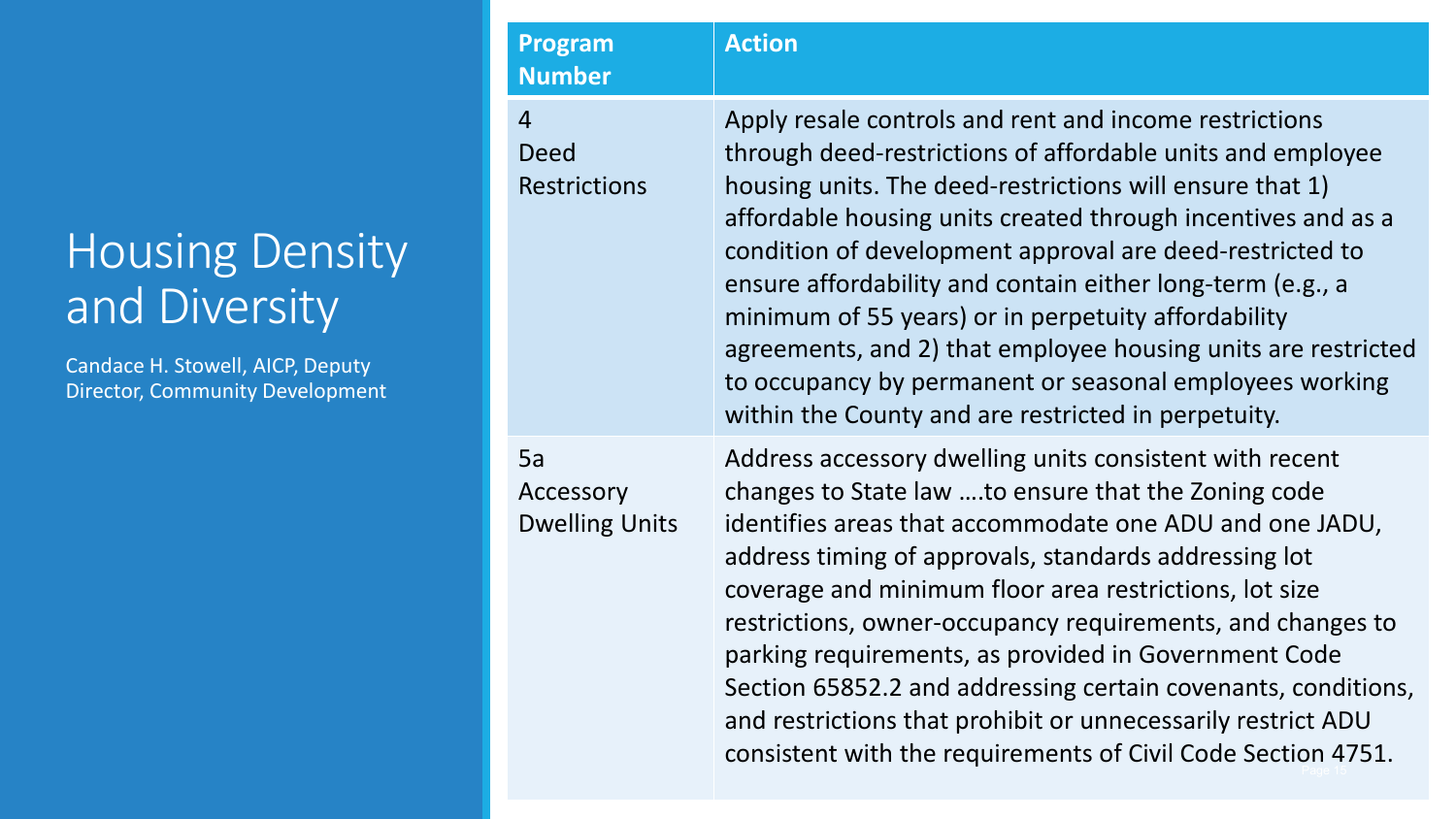#### Housing Density and Diversity

Candace H. Stowell, AICP, Deputy Director, Community Development

| <b>Program Number</b>                                       | <b>Action</b>                                                                                                                                                                                                                                                                                                                                                                                                              |
|-------------------------------------------------------------|----------------------------------------------------------------------------------------------------------------------------------------------------------------------------------------------------------------------------------------------------------------------------------------------------------------------------------------------------------------------------------------------------------------------------|
| 5c<br>Residential<br>Neighborhood Zoning<br><b>District</b> | Accommodate increased densities in the RN zone,<br>including for projects that are not subject to a<br>Conditional Use Permit, revise the Purpose statement<br>to remove the reference to the General Plan<br>Residential High designation to identify areas where<br>densities above four units per acre are allowed, and<br>update the Zoning Map to identify allowed densities<br>and/or minimum lot size requirements. |
| 5d<br>Single-Room<br>Occupancy (SRO)                        | Establish and define a Single-Room Occupancy use with<br>specific development standards in each zoning district.                                                                                                                                                                                                                                                                                                           |
| 5f<br><b>Manufactured Housing</b>                           | Remove the requirement for a certificate of<br>compatibility for a mobile or manufactured home that<br>is constructed as a single family residence on a<br>permanent foundation.                                                                                                                                                                                                                                           |
| 5 <sub>l</sub><br><b>Objective Standards</b>                | Multifamily Standards: The Zoning Code will be<br>reviewed and updated as necessary to establish<br>objective standards for multifamily uses.                                                                                                                                                                                                                                                                              |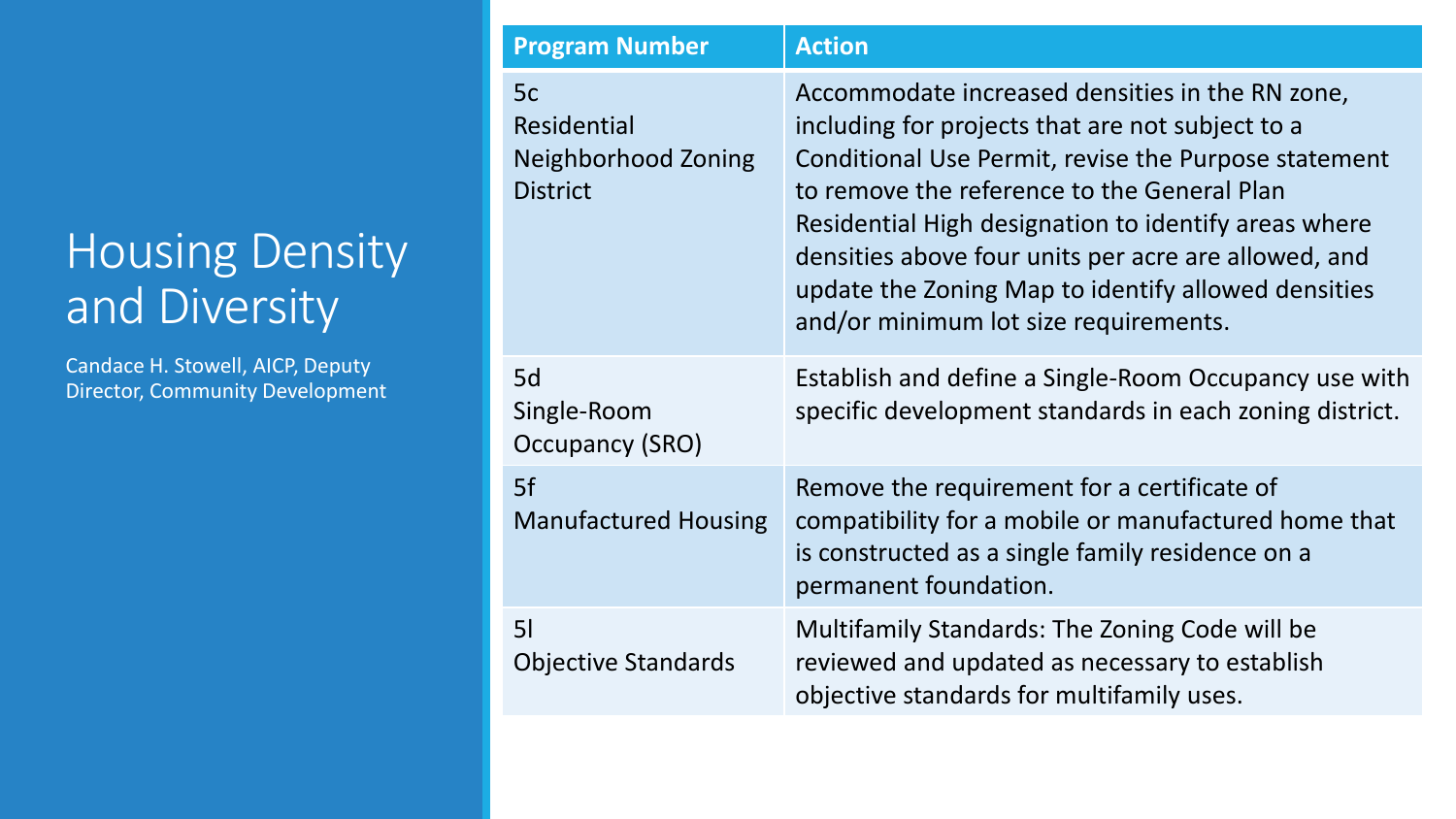### Housing Density and Diversity

Candace H. Stowell, AICP, Deputy Director, Community Development

| <b>Program Number</b>                                          | <b>Action</b>                                                                                                                                                                                                                                                                                                                                                                                                                                                                              |
|----------------------------------------------------------------|--------------------------------------------------------------------------------------------------------------------------------------------------------------------------------------------------------------------------------------------------------------------------------------------------------------------------------------------------------------------------------------------------------------------------------------------------------------------------------------------|
| 5m<br><b>Markleeville Historic</b><br><b>Design Guidelines</b> | Review and update the Markleeville Historic Design<br>Guidelines to remove or define subjective language<br>and criteria associated with residential uses.                                                                                                                                                                                                                                                                                                                                 |
| 5n<br><b>Density Bonus</b>                                     | Density Bonus. The Zoning Code shall be updated with<br>density bonus provisions to address current<br>Government Code requirements.                                                                                                                                                                                                                                                                                                                                                       |
| 50<br>Subjective Criteria                                      | The Zoning Code shall be revised to address subjective<br>language and criteria, such as requirements that a<br>project will complement and harmonize with the<br>existing and proposed land uses in the vicinity and will<br>be compatible with the neighborhood. Subjectivity may<br>be addressed through providing objective definitions of<br>subjective terminology or providing illustrations that<br>demonstrate how the potentially subjective<br>terminology will be implemented. |
| 5q<br>Mixed-Use Zoning                                         | As part of the Zoning Code Update, consider standards<br>that would allow mixed use projects as a permitted use<br>in the C zone.                                                                                                                                                                                                                                                                                                                                                          |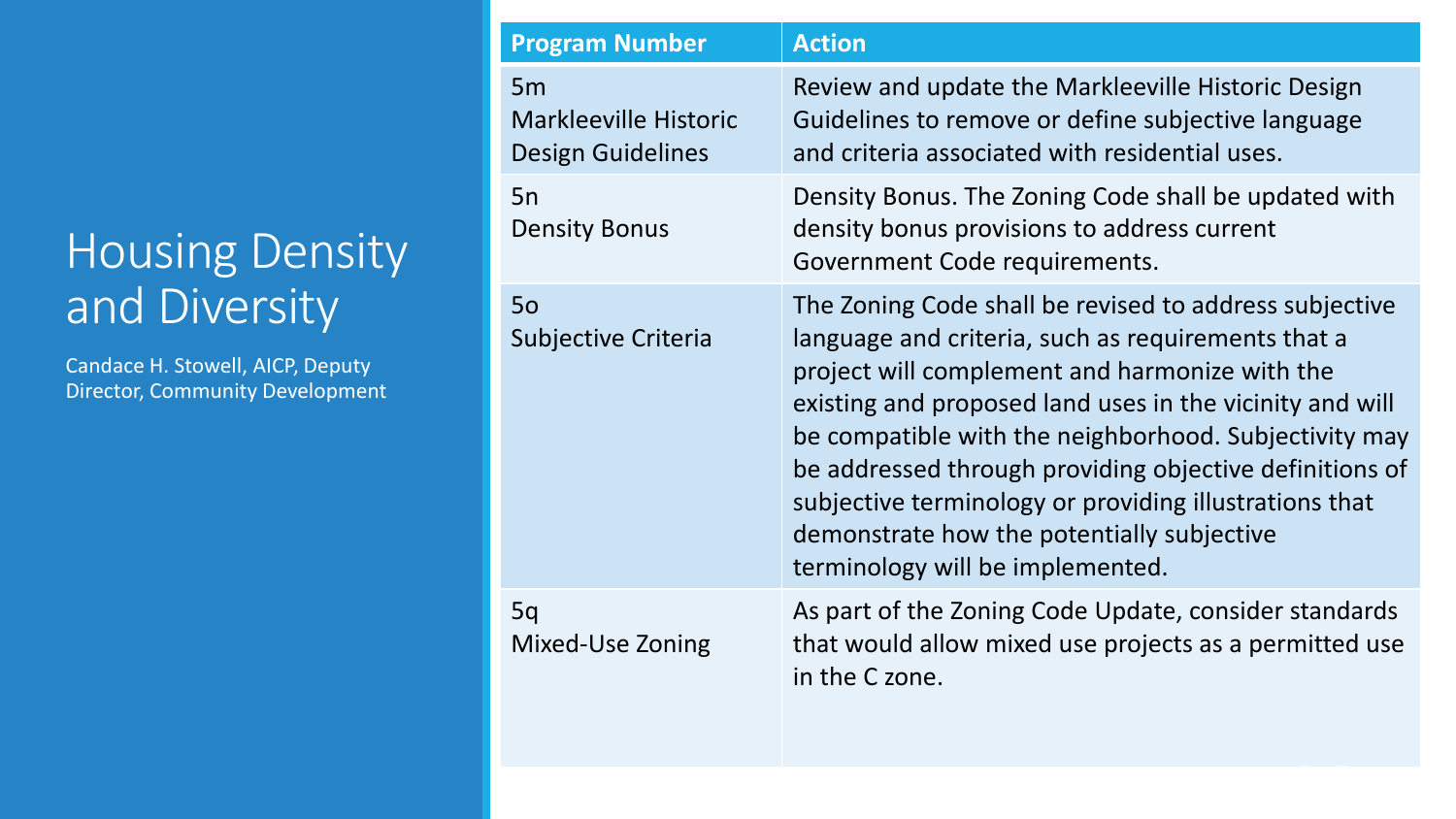### Infrastructure and Development Costs

JT Chevalier, Interim Director, Community Development

#### **Program Number | Action** 8 Upgrade and expand infrastructure service areas

To expand areas for multi-family housing, the County will work with water and wastewater districts to upgrade and expand service areas, where feasible.

A. Notify public and/or private sewer and water providers of their responsibility under State law (Section 65589.7 of the Government Code) to provide service for new affordable housing projects, without conditions or a reduction in the amount requested, unless findings are made that sewer and water provision is infeasible. Follow up when affordable housing projects are proposed to ensure that they are following through with this responsibility. B. Meet with stakeholders, including community representatives, interested landowners, developers and infrastructure and utility service providers bi-annually to discuss and identify opportunities to expand infrastructure to serve existing and future housing. C. Review funding sources (see paragraph D) to identify those with the most potential to provide funding during the

Planning Period to assist water and sewer providers with expanding their capacity to serve housing for the County's residents and employees, including affordable housing and workforce housing.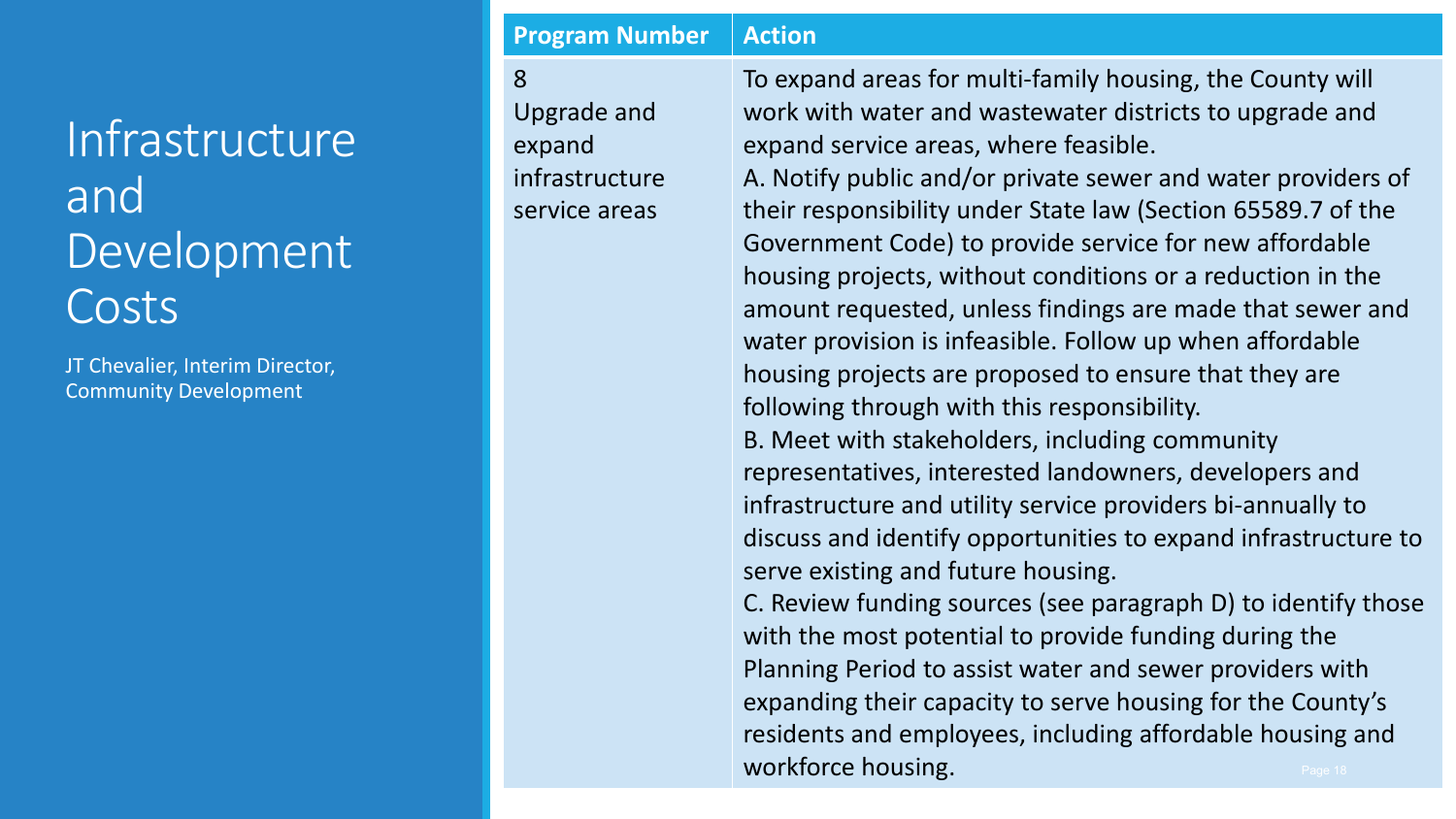### Infrastructure and Development Costs

| <b>Program</b><br><b>Number</b> | <b>Action</b>                                                                                                                                                                                                                                                                                                                                                                                                                                                                       |
|---------------------------------|-------------------------------------------------------------------------------------------------------------------------------------------------------------------------------------------------------------------------------------------------------------------------------------------------------------------------------------------------------------------------------------------------------------------------------------------------------------------------------------|
| 8<br>(cont.)                    | D. Submit applications and assist utility service providers and<br>local agencies with applications for State and federal grant, loan,<br>bond, and tax-credit programs that provide low-cost financing or<br>subsidies for infrastructure improvements to support the<br>production of affordable housing, special needs housing, and<br>employee/workforce housing.                                                                                                               |
| 18<br>Development<br>Fees       | Improve transparency of fee and rate structures by<br>A. Providing a current schedule of planning, building, and public<br>works fees, impact fees and providing impact nexus studies,<br>cost of service studies conducted on or after January 1, 2018<br>in the Finance section of the County's website by July 2022<br>B. Review the County's impact fee schedule by June 2022 and<br>identify any fees that should be updated and adopt revised<br>impact fees by December 2023 |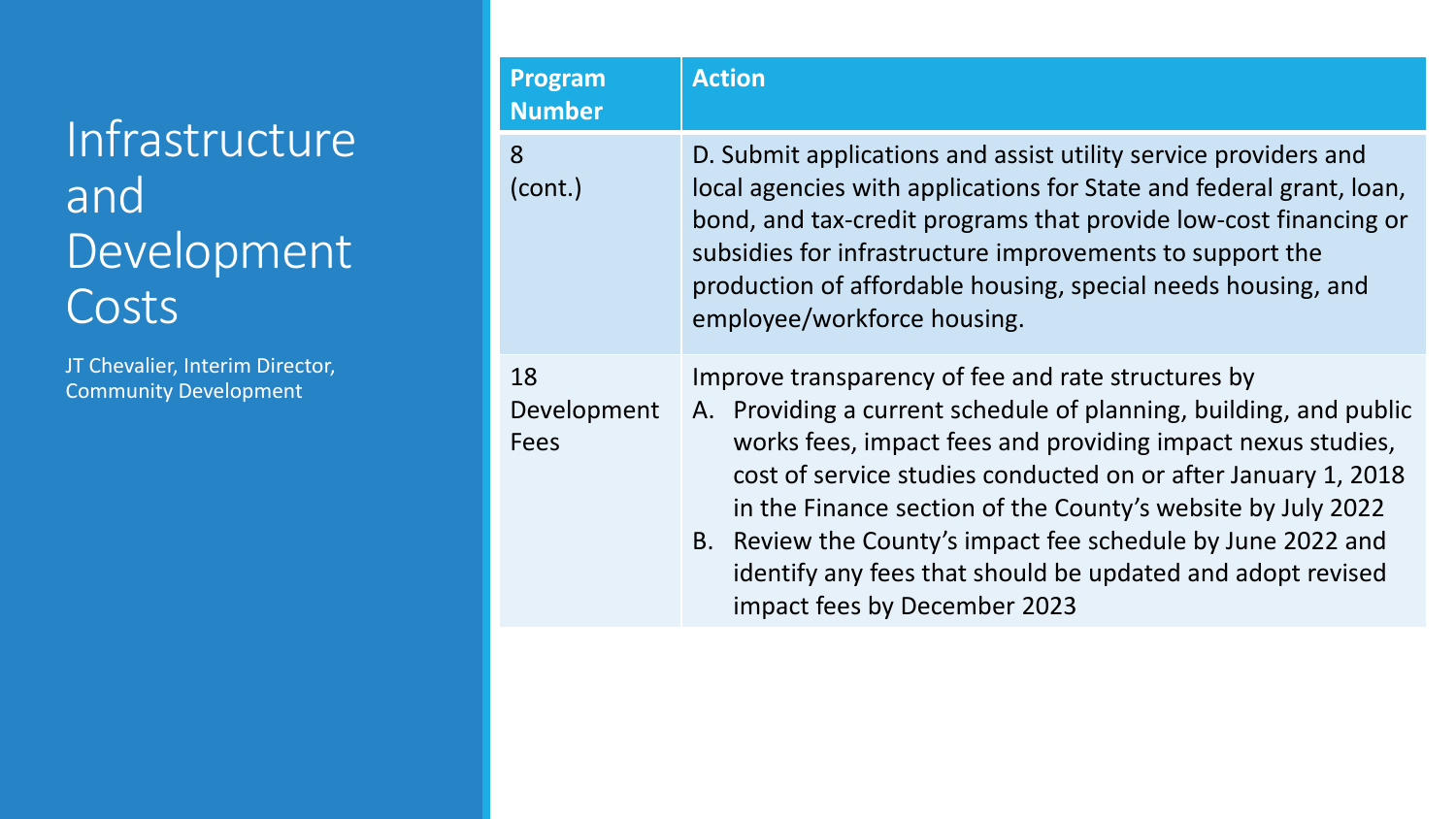### Infrastructure and Development Costs

| Program<br><b>Number</b> | <b>Action</b>                                                                                                                                                                                                                                                                                                                                                                                                                                                                                                                                                                                                                                                                                                                                           |
|--------------------------|---------------------------------------------------------------------------------------------------------------------------------------------------------------------------------------------------------------------------------------------------------------------------------------------------------------------------------------------------------------------------------------------------------------------------------------------------------------------------------------------------------------------------------------------------------------------------------------------------------------------------------------------------------------------------------------------------------------------------------------------------------|
| 21                       | Monitor effectiveness of the County's development regulations<br>in accommodating development while addressing infrastructure,<br>utility, and environmental constraints through reviewing all<br>updates and revisions to the County Code, including updates to<br>implement the California Building Standards Code, to ensure that<br>updates:<br>A. Do not preclude the range of building types identified in this<br>Housing Element and required to be allowed by State law.<br>B. Reduce constraints to providing water and sewer<br>infrastructure to new development, except where there are<br>documented health and safety concerns.<br>Encourage permanent housing options to provide additional<br>C.<br>opportunities for County residents |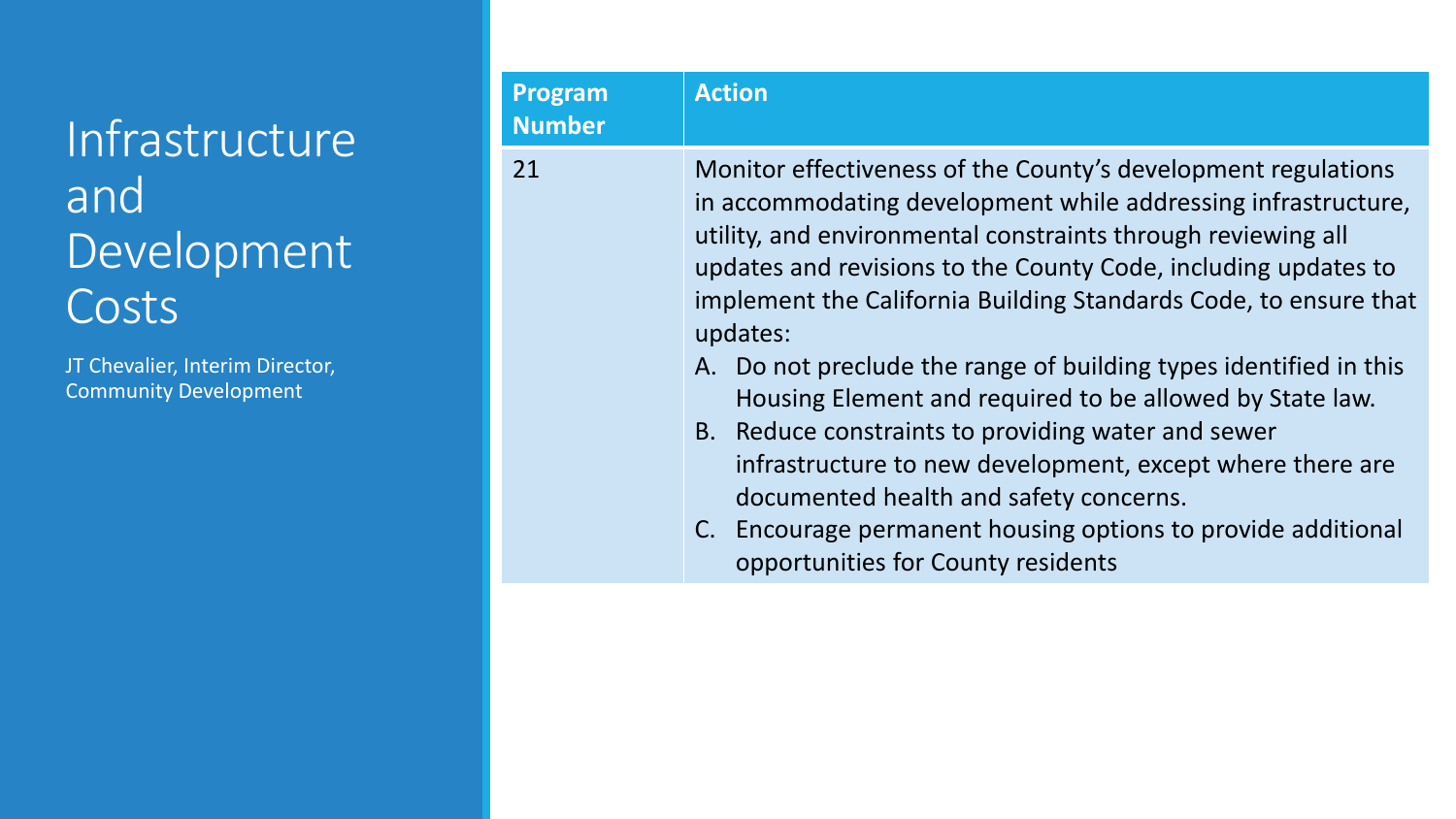Nichole Williamson, County CAO

JT Chevalier, Interim Director, Community Development

#### **Program Number Action** 9 Assistance to

Housing Developers The County shall assist non-profit organizations and private developers of housing that meets lower income and special housing needs, through the following efforts:

- A. Support the provision, maintenance, and rehabilitation of housing that meets lower income and special housing needs.
- B. Submit applications and assist non-profit organizations and private developers with applications for State and federal grant, loan, bond, and tax-credit programs that provide lowcost financing or subsidies for the production of affordable housing, as opportunities become available.
- C. Support proposals for lower income housing, including extremely low income, workforce, and special needs housing through the following actions: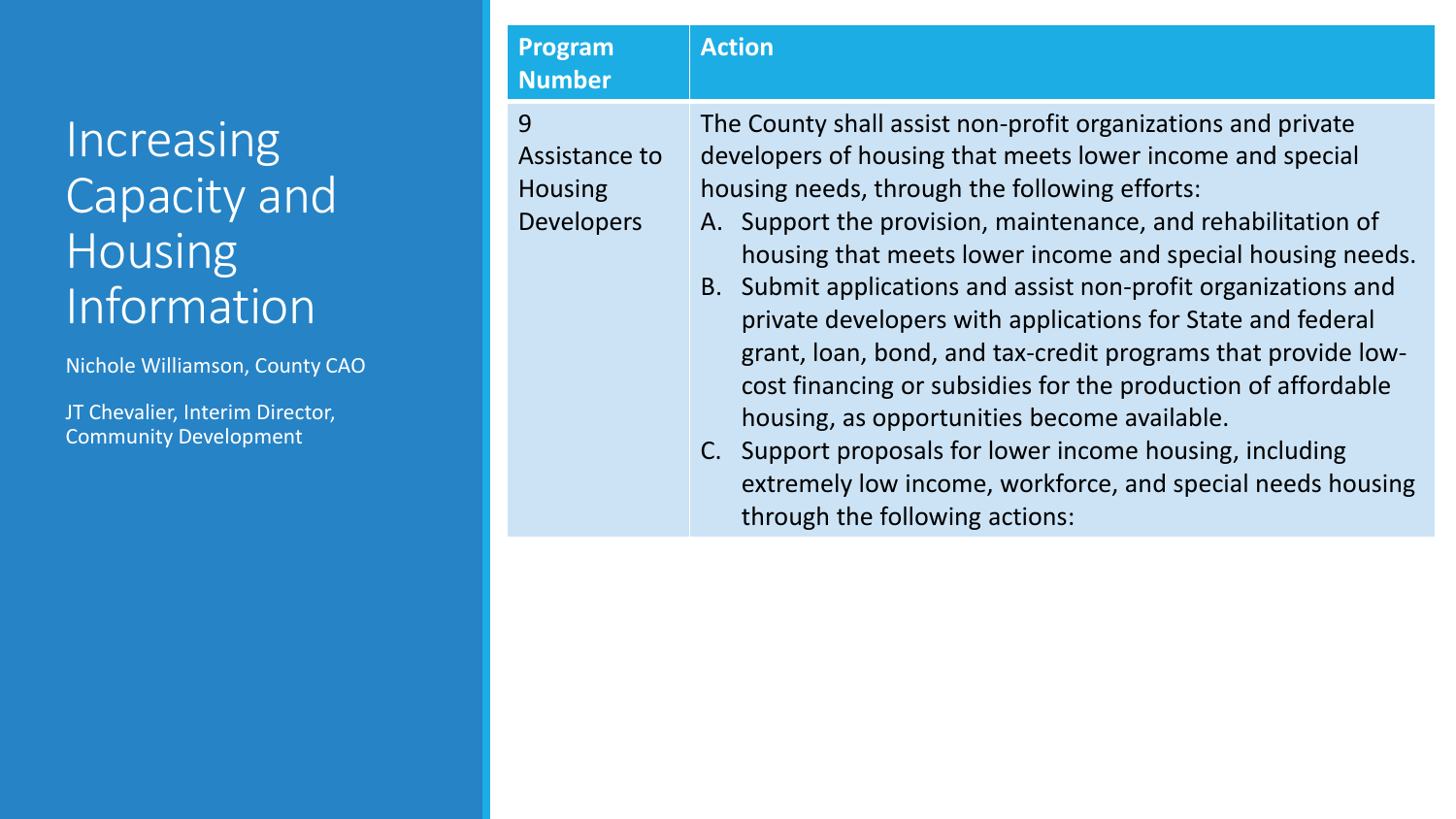Nichole Williamson, County CAO

| <b>Program</b><br><b>Number</b> | <b>Action</b>                                                                                                                                                                                                                                                                                                                                                                                                                                                                                                                                                                                                                                                                                                                                                                                                                                                                                                                                                                                                                                                                                                    |
|---------------------------------|------------------------------------------------------------------------------------------------------------------------------------------------------------------------------------------------------------------------------------------------------------------------------------------------------------------------------------------------------------------------------------------------------------------------------------------------------------------------------------------------------------------------------------------------------------------------------------------------------------------------------------------------------------------------------------------------------------------------------------------------------------------------------------------------------------------------------------------------------------------------------------------------------------------------------------------------------------------------------------------------------------------------------------------------------------------------------------------------------------------|
| 11                              | The County shall assist lower and moderate income households<br>in obtaining affordable housing, through the following efforts:<br>A. identify and maintain a list of available resources, including<br>affordable housing developments, Housing Choice Vouchers,<br>First-time Home Buyer programs, sweat equity projects,<br>community land trusts, and other methods or resources making<br>housing more affordable that are available for lower and<br>moderate income households.<br>B. Annually investigate the feasibility of creating new County-<br>sponsored programs to assist in making housing more affordable<br>to residents within the community, such as establishment of a<br>Housing Authority and/or partnering or increasing programs with<br>agencies or organizations in adjoining counties, such as<br>Mammoth Lakes Housing, Inc. and Saint Joseph Community Land<br>Trust, with capacity to administer housing programs and grants,<br>including homebuyer assistance, housing rehabilitation,<br>emergency repair, and weatherization programs, in order to<br>increase opportunities |
|                                 |                                                                                                                                                                                                                                                                                                                                                                                                                                                                                                                                                                                                                                                                                                                                                                                                                                                                                                                                                                                                                                                                                                                  |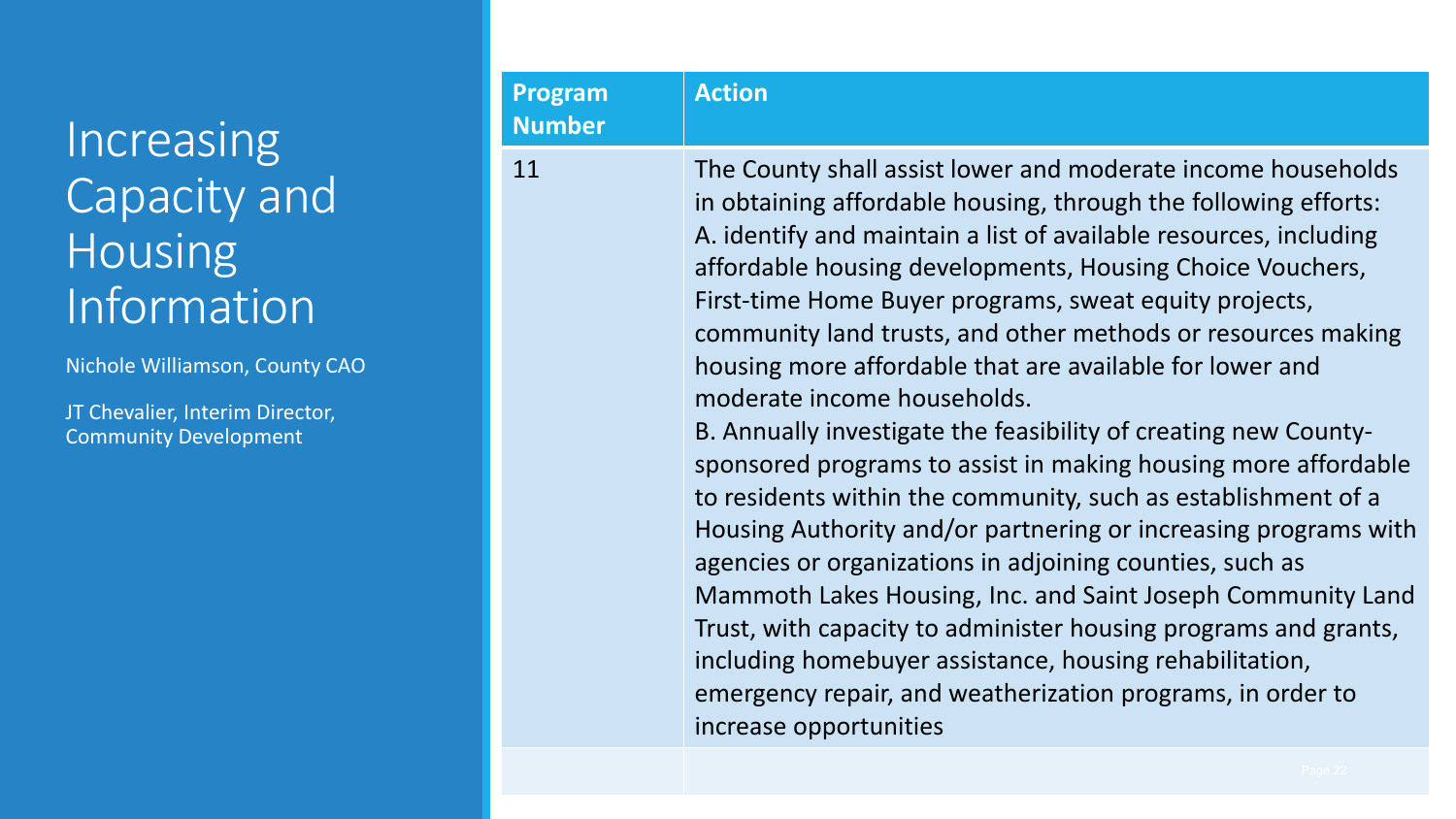Nichole Williamson, County CAO

| <b>Program</b><br><b>Number</b> | <b>Action</b>                                                                                                                                                                                                                                                                                                                                                                                                                                                                                                                      |
|---------------------------------|------------------------------------------------------------------------------------------------------------------------------------------------------------------------------------------------------------------------------------------------------------------------------------------------------------------------------------------------------------------------------------------------------------------------------------------------------------------------------------------------------------------------------------|
| 11<br>(cont.)                   | C. Coordinate with HCD, non-profit organizations serving low-<br>income families, low-income housing advocacy groups, and<br>other similar agencies to assist the County in identifying actions<br>to increase the supply of housing that is available to lower and<br>moderate households, such as requiring new development to<br>provide housing that is available to special needs and<br>lower/moderate income households, mobile home park<br>rehabilitation and conversion, community land trusts, and other<br>approaches. |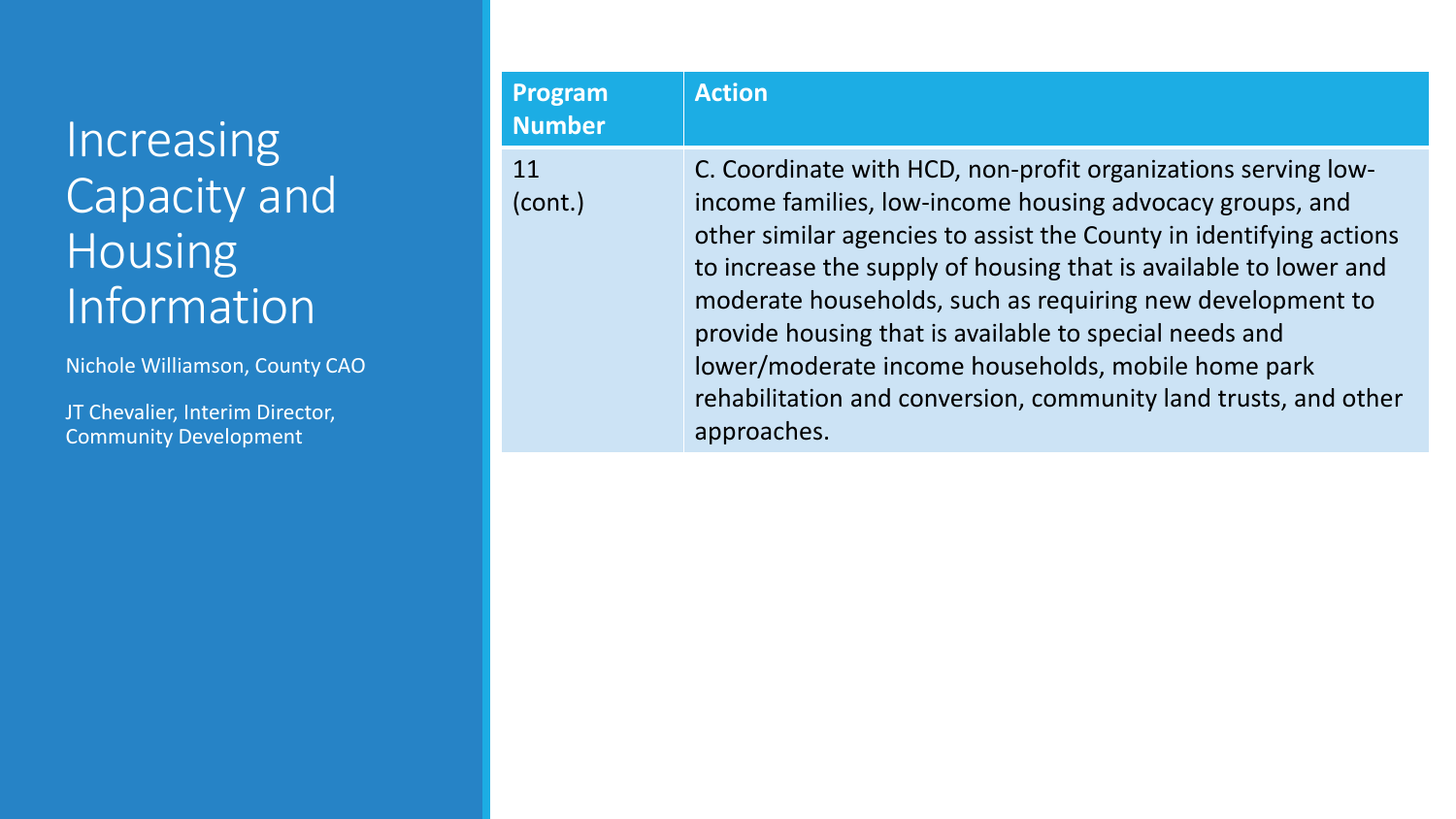Nichole Williamson, County CAO

| <b>Program Number</b>                                  | <b>Action</b>                                                                                                                                                                                                                                                                                                                                                                                                                                                                                                                                                                                                       |
|--------------------------------------------------------|---------------------------------------------------------------------------------------------------------------------------------------------------------------------------------------------------------------------------------------------------------------------------------------------------------------------------------------------------------------------------------------------------------------------------------------------------------------------------------------------------------------------------------------------------------------------------------------------------------------------|
| 12<br><b>Housing Maintenance</b><br>and Rehabilitation | Encourage the maintenance, rehabilitation, and<br>revitalization of housing and communities through the<br>following actions:<br>Maintain and update information about<br>rehabilitation loan programs, subsidized housing<br>programs, and the availability of other funding<br>mechanisms to help with home upkeep and<br>maintenance, such as reverse mortgages for seniors<br>on fixed incomes.<br>Distribute information regarding the assistance<br>$\bullet$<br>programs via the County's website as well as<br>through posting in key locations such grocery stores,<br>post-offices, and public libraries. |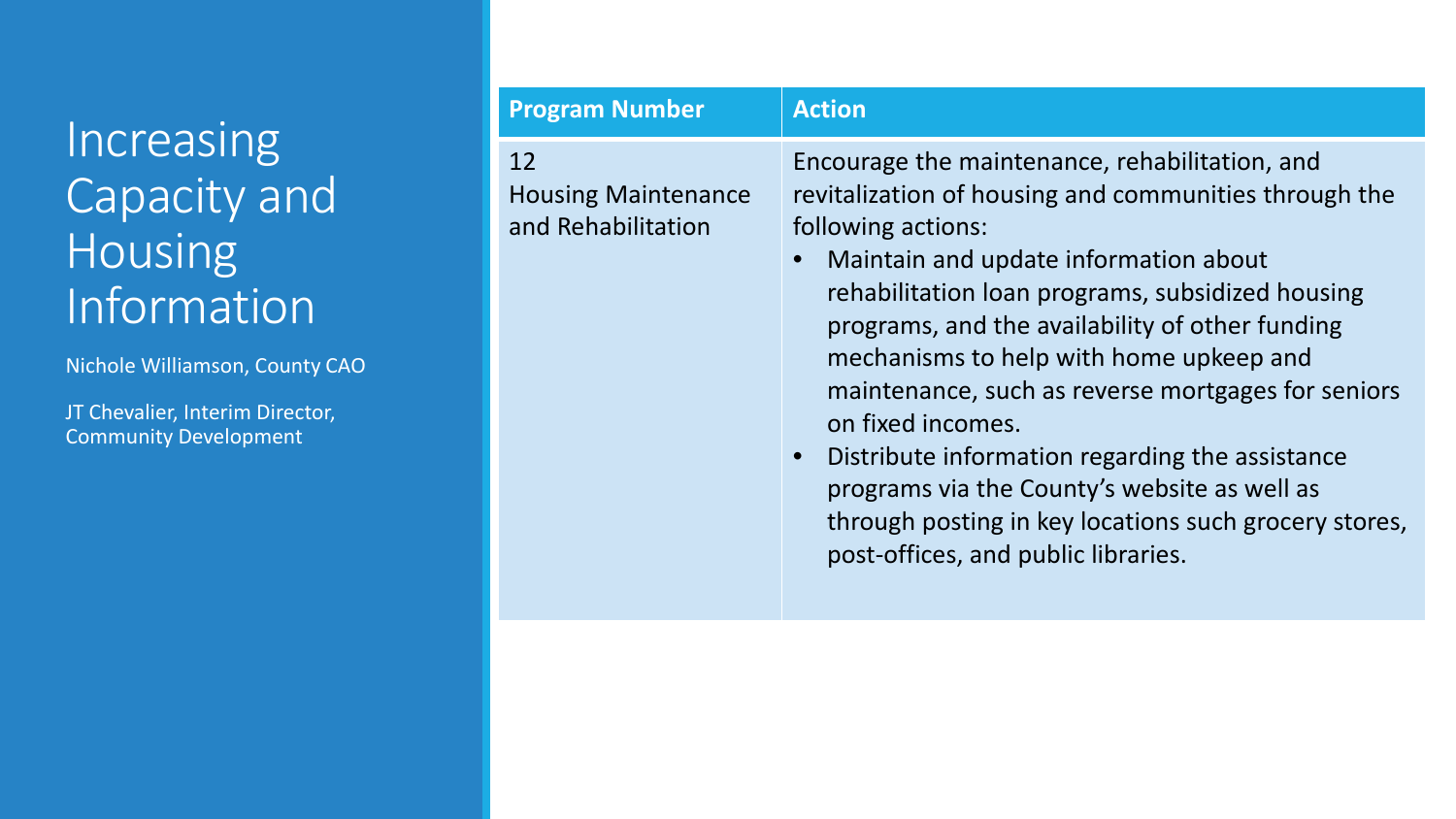Nichole Williamson, County CAO

| <b>Program</b><br><b>Number</b> | <b>Action</b>                               |
|---------------------------------|---------------------------------------------|
| 14<br>ADU                       | The County shall en<br>through a variety of |
| Promotion                       | that<br>Drovidos quidan                     |

- I courage development of ADUs and JADUs f measures, including a promotional campaign
- A. Provides guidance and educational materials to the public, including a ADU Handbook available at libraries, other County buildings and meeting places and information on the County's website, that describe the streamlined permitting process, fee reductions for ADUs, the ADU Amnesty Program, and construction resources.
- B. Presents homeowner and neighborhood associations with the benefits of ADUs and work with associations to ensure associations are aware of the requirements of State law that invalidate prohibitions on ADUs on lots zoned for singlefamily residential use, including provisions restricting the rental of ADUs. This outreach shall prioritize contacting homeowner and neighborhood associations in high opportunity areas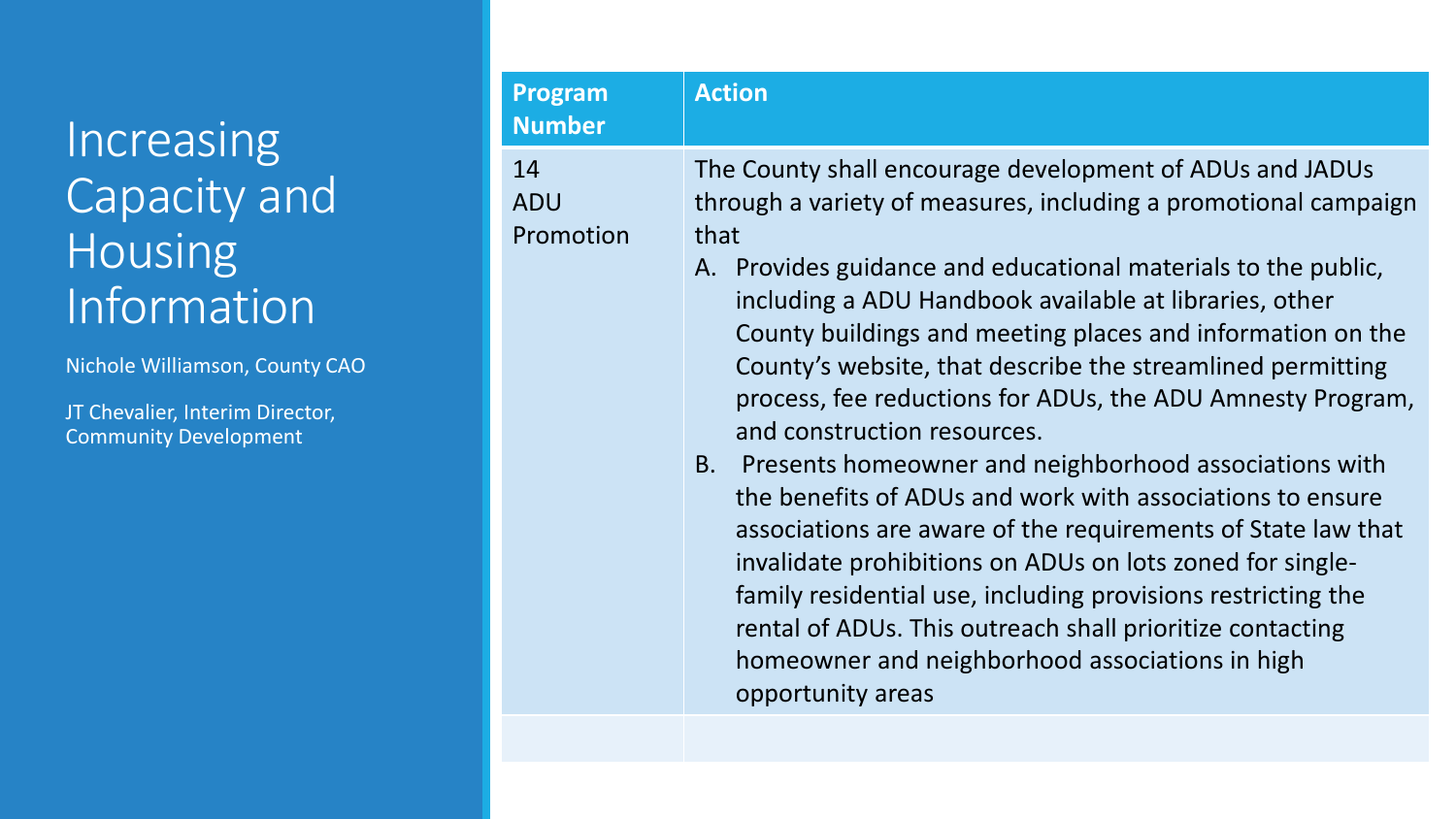Nichole Williamson, County CAO

| <b>Program</b><br><b>Number</b> | <b>Action</b>                                                                                                                                                                                                                                                                                                                                                                                                                                                                                                                                                                                                                                                                                                                                                                                                                                                                                                                    |
|---------------------------------|----------------------------------------------------------------------------------------------------------------------------------------------------------------------------------------------------------------------------------------------------------------------------------------------------------------------------------------------------------------------------------------------------------------------------------------------------------------------------------------------------------------------------------------------------------------------------------------------------------------------------------------------------------------------------------------------------------------------------------------------------------------------------------------------------------------------------------------------------------------------------------------------------------------------------------|
| 22<br><b>County Staff</b>       | Create a County staff role to oversee housing programs and<br>Housing Element implementation or contract with a regional<br>service provider to oversee County housing programs and assist<br>with Housing Element implementation. In addition to<br>implementing the programs identified above, the housing<br>coordinator should also seek funding and capacity to:<br>• Offer home inspection services to identify substandard<br>conditions in residential buildings for an inspection fee, or<br>reduced cost for low-income households.<br>• Coordinate regular windshield surveys of housing conditions,<br>completing at least two community surveys per year<br>• Contact the owners of substandard housing and identify<br>available State funding programs for housing rehabilitation. If an<br>owner is interested in such programs, provide assistance to the<br>owner in completing the grant application process. |